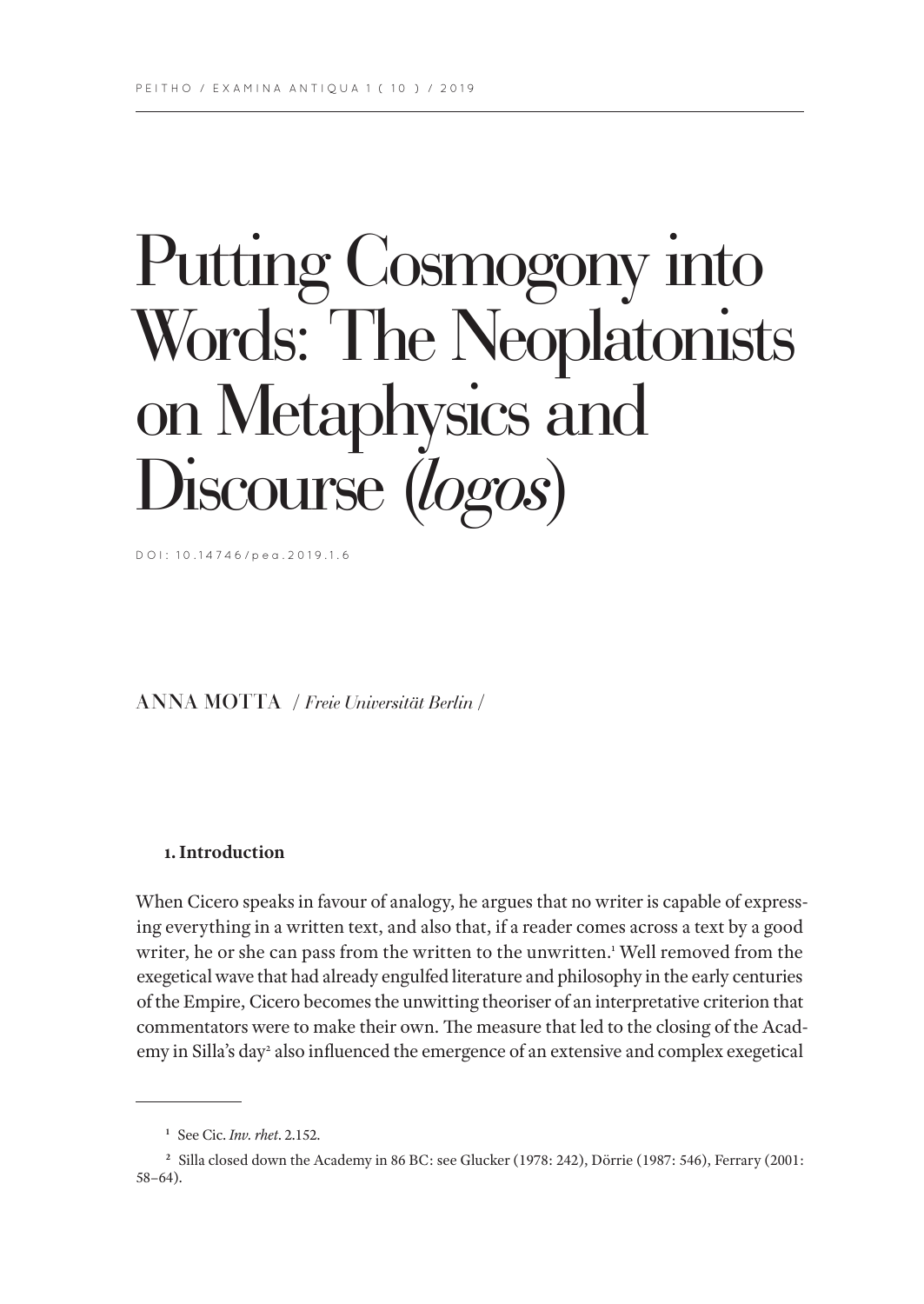effort on the part of those philosophers who could call themselves Platonists by virtue of their close engagement with Plato's texts,<sup>3</sup> rather than any affiliation to a philosophical institution. Although, in the new context of the imperial age, texts – I am here referring to Plato's dialogues, of course – were perceived as the key element for what was considered an *ex commentario* culture, they did not constitute a limiting factor. Written texts and exegesis determined a philosopher's adherence to a given current of thought, yet without stifling the creativeness of individual commentators. Regarded as a conveyor of *obscuritas*, ambiguities and reticence – ever since Plato's criticism of writing expressed in the *Phaedrus* – the written text does not prevent the exegete from passing to the unwritten, as Cicero would put it; rather, it persuades him of the need to go beyond the written word.

### **2. Plato's λόγοι in Proclus'** *Commentary on the Timaeus*

The purpose of these opening remarks is not to introduce a discussion on the creative or non-literal interpretation that for centuries remained the hallmark of exegeses on the *Timaeus* – the dialogue that has provided the main stimuli for reflection for the present contribution.4 Nor do these introductory considerations represent a subtle attempt to newly raise the question of whether this dialogue is to be regarded as a reference to Plato's oral teaching or as a corpus of doctrines. Rather, the methodological and theoretical assumption that will guide my reflections on the Neoplatonist literary-metaphysical theory rooted in the Neoplatonist exegesis of the *Timaeus* is the relation between the written and the unwritten. The theory in question stresses the importance of analysing the literary representation of nature that is discussed in the dialogue by combining the investigation of physical science with that of theological science. Natural science and theology are closely related in Neoplatonism, and especially in the late Athenian Neoplatonism that constitutes the focus of the present contribution. According to the *Platonic Theology*, the study of physics is propaedeutic to that of theology.<sup>5</sup> This finds an explanation and clear textual foundation in Proclus' *Commentary on the Timaeus*, a commentary on Plato's work that according to Iamblichus constitutes one of the pinnacles of natural scientific literature:<sup>6</sup>

**<sup>3</sup>** See Barnes, Griffin (1997: 112–116).

**<sup>4</sup>** On this text, its legacy and its fortune, see Reydams-Schils (2003).

**<sup>5</sup>** See Procl. *Theol. Plat*. I 2,10.25–11.7.

**<sup>6</sup>** On Iamblichus and his canon of texts, see Dalsgaard Larsen (1972: 332–423), Dillon (1973: 15). On Proclus and his *Commentary on the Timaeus*, see Gersh (2003: 143–153), Cleary (2006), Kutash (2011). On Proclus' indebtedness to Iamblichus as regards this commentary, see Tarrant (2007: 46–49).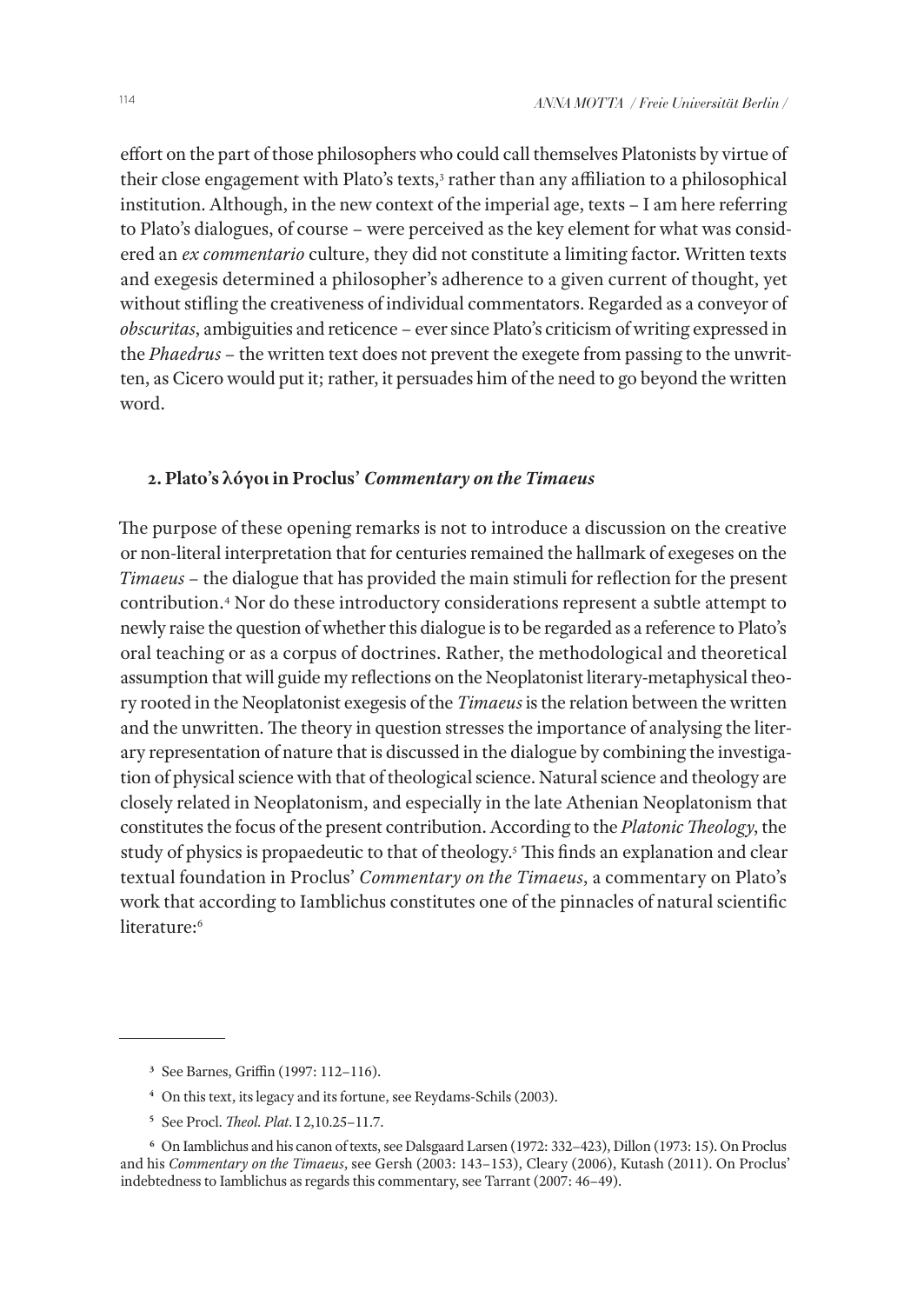δεῖ γὰρ τὴν ἀληθινὴν φυσιολογίαν ἐξάπτειν τῆς θεολογίας, ὥσπερ καὶ ἡ φύσις ἐξήρτηται τῶν θεῶν καὶ διῄρηται κατὰ τὰς ὅλας τάξεις αὐτῶν, ἵνα καὶ οἱ λόγοι μιμηταὶ τῶν πραγμάτων ὦσιν (Procl. *in Ti*. I 204.8–11).

True natural science must depend on theology, just as nature depends on the gods, and is divided up according to their overall grades, in order that *logoi* too should be imitators of the things they are supposed to signify.7

The first interesting aspect that may be inferred from this passage is that, if nature falls among the objects of theology, it must depend upon the gods. Therefore, one cannot isolate the study of nature from the metaphysical domain – as Aristotle does in the Neoplatonists' interpretation of his *Metaphysics*. 8 Moreover, as genuine natural science follows the arrangement of divine orders, the study of nature must concern these very same orders, which are governed by the gods: it is no coincidence that the *Timaeus*, which – as already noted – is ranked among the physical texts is also among the most important dialogues when it comes to Plato's mystical teaching about the gods.9 Such observations are probably the reason why the anonymous author of the *Prolegomena*  to Plato's Philosophy (mid-6th cent. AD) argues that the σκοπός of the *Timaeus* is not simply to teach physics but to examine the science of nature as a whole. Proclus writes that natural science encompasses the study of the All, right down to its origin, by means of images and paradigms:10 its aim is to show that the cosmos is a God, endowed with soul and intellect, which makes it a copy of the model in the Living Intellect with the participation of the Good.

Thus, the study of natural science also touches upon the "generation" of the cosmos, which is due to metaphysical causes as well as physical ones. Most importantly, it concerns the issue of the sense in which the cosmos itself is divine, even though we speak of its "generation." For although according to Proclus the cosmos is eternal, and although upholding its eternity means upholding its divinity, in a way it may be said to be "generated." The use of various forms of the verb "to generate" may be regarded as valid in this context insofar as they are used to indicate the dependence of the existence of the cosmos on other causes.11 Besides, Greek terms such as ἡ γένεσις and τὸ γιγνόμενον are usually rendered as "generation," even though "becoming," "coming to be," "what comes to be" and "what is produced" would be more appropriate. Τὸ γιγνόμενον in all its forms

**<sup>7</sup>** Translation (slightly modified) by Tarrant (2007).

**<sup>8</sup>** Aristotle's *Metaphysics* fails to move beyond the strictly physical study of the cosmos: see Steel (2003: 175–187).

**<sup>9</sup>** See Procl. *Theol. Plat*. I 5, 24.12.

**<sup>10</sup>** On the σκοπός of the *Timaeus*: Procl. *in Ti*. I 1.1–6; I 1.18; I 4.6–11; cf. also Lernould (2001: 32–35), Runia, Share (2008: 15–28), Lernould (2010: 149–181).

**<sup>11</sup>** See Procl. *in Ti*. I 277.14–16.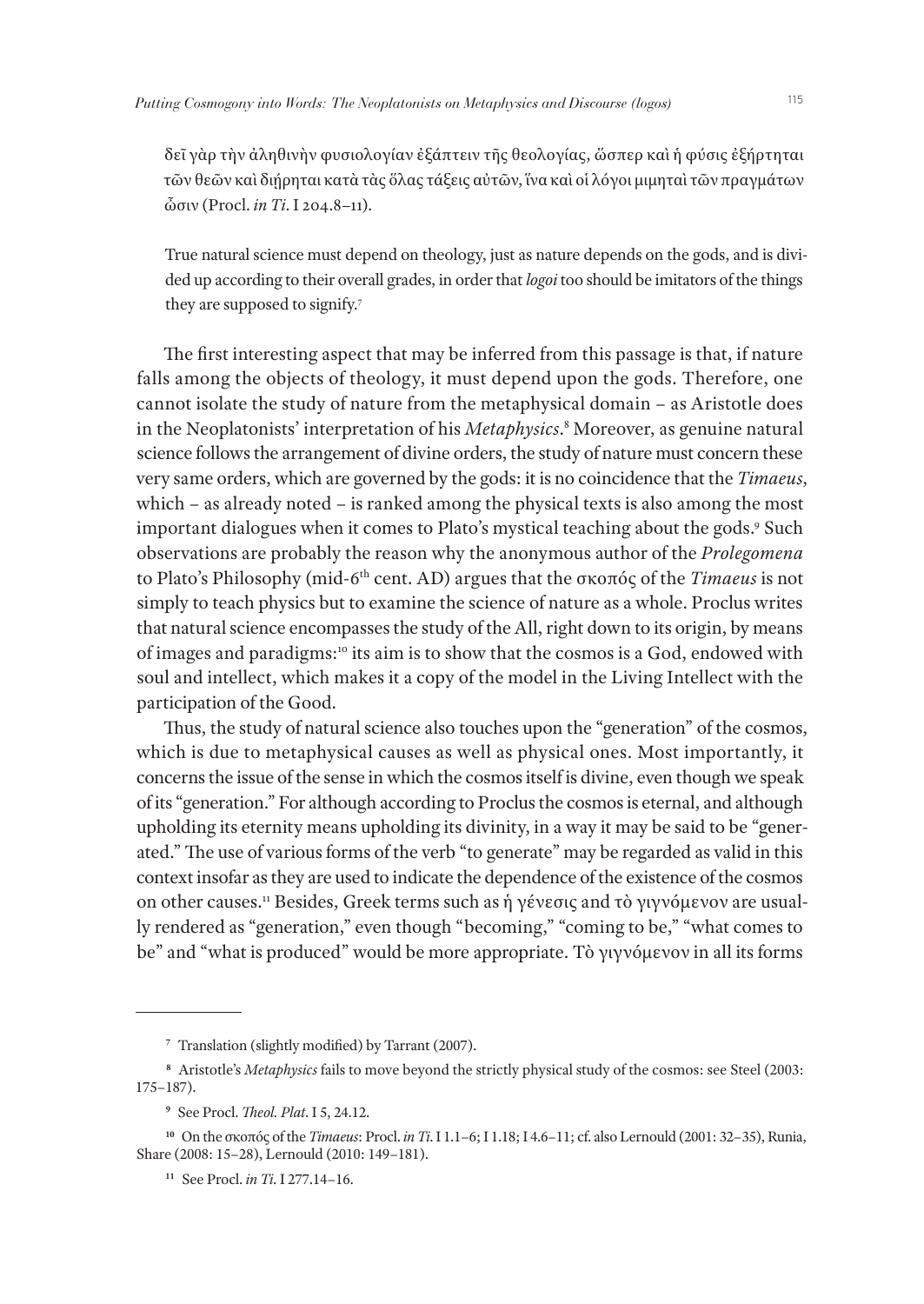describes that which occurs by virtue of a cause or agent. This is clearly evident in all eighteen arguments of the *De aeternitate mundi*, where we read that an eternal cause eternally produces an eternal effect, which is precisely the cosmos. Moreover, if the model – which in causal terms is the paradigmatic cause – is an eternal model, the cosmos too must be eternal, owing to the fact that it is the εἰκών of an eternal paradigm.12 Consequently, the crucial point in the study of the physical world is that the eternity of the world is based on a complex set of causes.

The second question which emerges from the Proclus quote concerns λόγοι, their function in the physical world, and their relation to the metaphysical one. As λόγοι are congenerous with the things they interpret (ὧν εἰσιν ἐξηγηταί), they exercise their function by virtue of the principles of similarity and analogy. However – we should add, based on what Plato argues in his invocation of the gods<sup>13</sup> – as they are still human  $\lambda$ όγοι that are suited to their recipients and as they are perfectly self-coherent,<sup>14</sup> they can only be εἰκότες.15 Insofar as they are εἰκότες, they must be likely, since they are μιμηταί of what is anterior to them. It is worth emphasising that  $\lambda$ όγος – a term which in addition to "speech," "word" and "doctrine" can also be translated as "reason," "reason-principle" and "ratio"<sup>16</sup> – is an interpreter of the things that are ontologically prior. This means that in cosmo-literary theory – a theory that plays on the polysemic nature of the term – λόγος *indicates* the existence of a necessary relation of resemblance (though not identity) between the written text and the metaphysical reality it analogically represents. Proclus makes a necessity of the possibility of the assimilation of λόγοι to the things they interpret, and hence of the coexistence of physics and theology within the λόγος as an image of the cosmos, as is shown by the use of δεῖ in the following text:

εἰ δὴ δεῖ καὶ τοὺς λόγους ὁμοιοῦσθαι τοῖς πράγμασιν, <ὧν εἰσιν ἐξηγηταί>, καθάπερ αὐτὸς ὁ <Τίμαιος> ἐρεῖ [29 B], πρέπον ἂν εἴη καὶ τόνδε τὸν διάλογον ἔχειν μὲν καὶ τὸ φυσικόν, ἔχειν δὲ αὖ καὶ τὸ θεολογικόν, μιμούμενον τὴν φύσιν, ἧς ἐστι θεατής (Procl. *in Ti*. I 8.9–10).

If then one should actually be making one's *logoi* similar to the things "of which they are interpreters" as Timaeus himself will say (29b), it would be appropriate for this dialogue also to have a theological element too as well as its physical element, in imitation of nature that is the object of its study.17

**<sup>14</sup>** See *ibidem*, 29c5–6.

**<sup>12</sup>** See Lang, Macro (2001: 1–16).

**<sup>13</sup>** See Pl. *Ti*. 29c–d.

**<sup>15</sup>** See *ibidem*, 29b–c.

**<sup>16</sup>** Λόγος has a notoriously broad meaning in Proclus' *Commentary on the Timaeus*: it can refer to the ordering principles of the physical world (e.g., I 10.20), the capacity of speech (II 300.21), verbs (e.g., I 66.11), ratios (II 36.14), forms (I 143.30), and notions in the soul (I 225.22). For this reason, I have left it untranslated. On Proclus' λόγοι see Helmig (2012: 263–333).

<sup>&</sup>lt;sup>17</sup> Translation (slightly modified) by Tarrant (2007).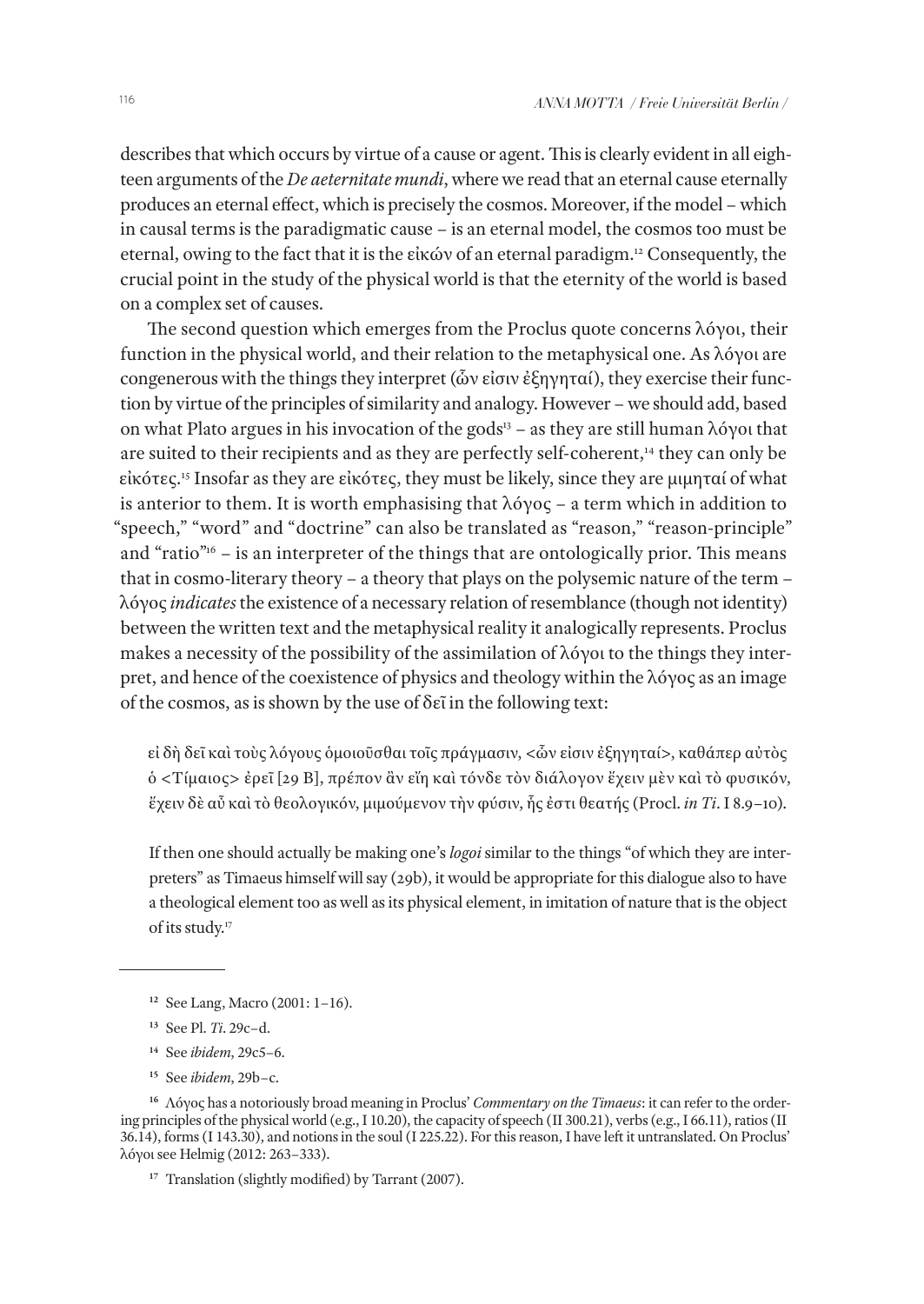The *Timaeus* is a σεμνός dialogue, insofar as it derives its contents from above (ἄνωθεν), from the highest principles, paving the way for the understanding of the world from a point of view that is not just physical but rather theological.<sup>18</sup> Its theological character already emerges from the rich theoretical content of these short passages. On the basis of what David T. Runia has described as "the logological principle",19 which is to say the "textual" principle of the epistemological difference between being and generation that Plato expresses through the εἰκὼς μῦθος, these contents are not adequately investigated in this Proclean commentary. The exegetical strategy adopted by Proclus would appear to focus more on other specific lemmas of the *Timaeus*. The *Commentary* might here be following an exegetical suggestion made by Syrianus, Proclus' master and a commentator on Aristotle's *Metaphysics*. Syrianus may have inferred that there was no need to embark on a detailed investigation of each and every lemma from Alexander of Aphrodisias' commentary on the Aristotelian text.<sup>20</sup> This hypothesis would appear to find confirmation in the *Vita Procli*, 21 where Marinus presents the *Commentary on the Timaeus* as one of Proclus' first works. As a youthful, albeit elegant and doctrinally rich, work, this would have been composed when the philosopher was no older than twenty-eight years, which is to say a few years after his joining the School of Athens. Consequently, this text would be a valuable re-elaboration of Syrianus' lessons.<sup>22</sup>

Proclus thus "limits himself" to commenting on this section of the *Timaeus*, arguing that although all Platonic λόγοι are similar to the things they interpret and may be assimilated to them, this is particularly true in the case of "this dialogue", i.e. the *Timaeus*. I will be returning to this point, which is to say the importance of the *Timaeus* in the cosmo-literary theory, in the last section of the present contribution. Now, before setting out to further define the relation between physics and theology, as it emerges precisely from the *Timaeus*, it is worth clarifying that the resemblance between a λόγος and the reality which the λόγος interprets does not concern merely its physical form, but also its theological content. Hence, the resemblance in question emerges, on the one hand, as a structural or morphological one and, on the other, as a content-related or semantic one. In order to understand the structure or morphology distinguishing the resemblance between macrocosm and microcosm, we must consider the powerful image of the "generation" of the world of λόγοι to be found not in the *Commentary on the Timaeus* but rather in the anonymous *Prolegomena* to Plato's philosophy. Based on the lectures delivered by an anonymous Alexandrian teacher of the 6<sup>th</sup> century AD, this text would appear to be deeply indebted to the mature Proclus and his way of introducing the study of Plato and his dialogues, i.e. to Proclus the *diadochos* rather than the young Proclus who attend-

- **<sup>20</sup>** See Syr. *in Met*. 54.12–21.
- **<sup>21</sup>** Marin. *Procl.* 13.10–19.
- **22** See Martijn (2006: 151–167).

**<sup>18</sup>** See Procl. *in Ti.* I 8.2–5.

**<sup>19</sup>** See Runia (1997: 111).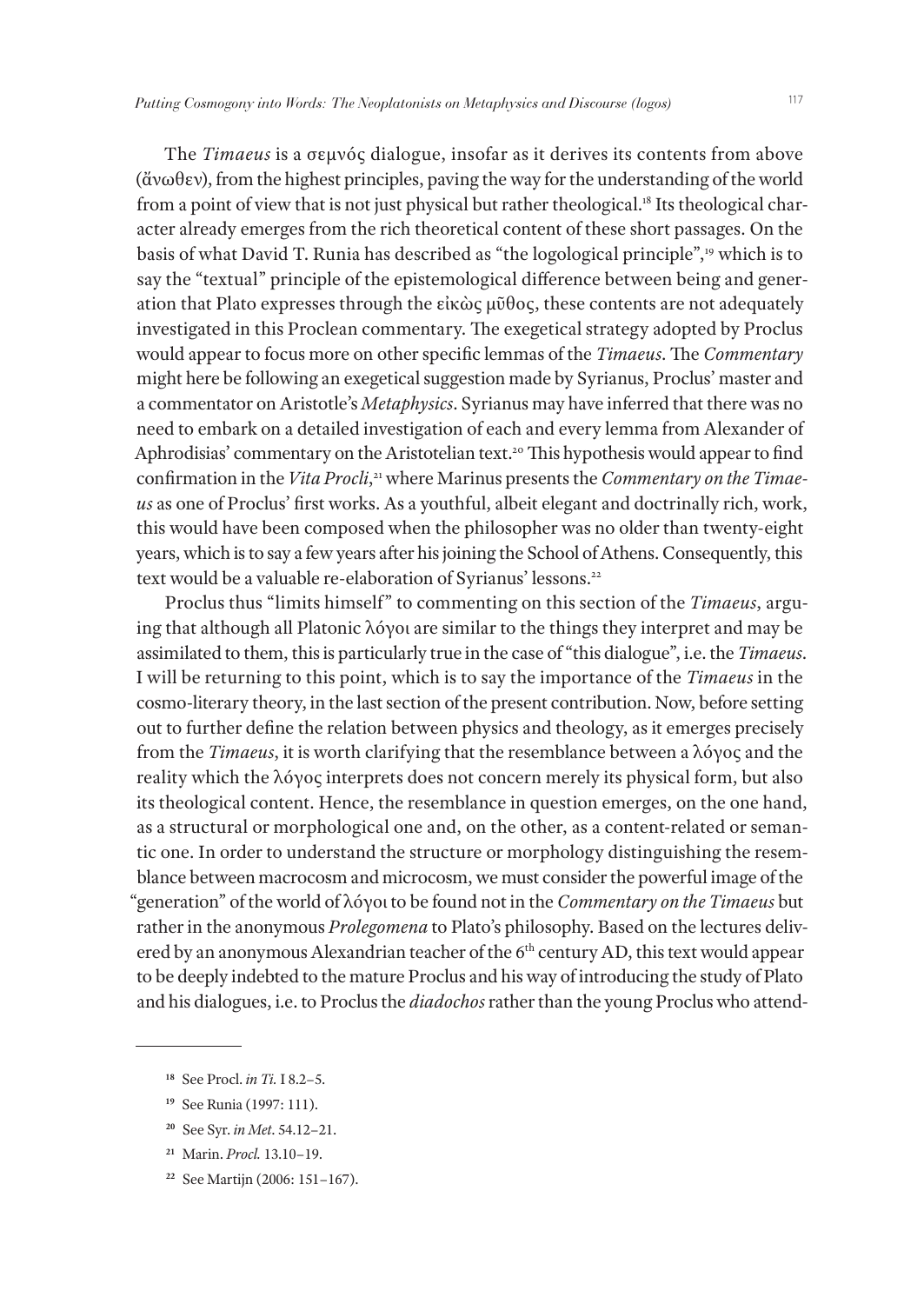ed Plutarch's lectures and was a disciple of Syrianus'. For the first time in the history of philosophy, in the *Prolegomena* Plato is *explicitly* associated with the Demiurge:<sup>23</sup>

ὥσπερ γὰρ ἐκεῖνό τινα τῶν ὑπ' αὐτοῦ δημιουργηθέντων ἀφανῆ ἐποίησεν, οἷά εἰσι τὰ ἀσώματα πάντα, ἄγγελοι καὶ ψυχαὶ καὶ νοῖ καὶ ἄλλα τοιαῦτα, τινὰ δὲ ὑποπίπτοντα τῇ ἡμετέρᾳ αἰσθήσει καὶ φανερὰ τυγχάνοντα […], οὕτως καὶ αὐτὸς τινὰ μὲν ἐγγράφως παραδέδωκεν, τινὰ δὲ ἀγράφως καὶ μὴ ὑποπίπτοντα τῇ αἰσθήσει δίκην τῶν ἀσωμάτων, οἷά εἰσι τὰ ἐν συνουσίαις εἰρημένα αὐτῷ (Anon. *Proll*. 13.18–25).

For just as God has made some parts of his creation invisible, namely all incorporeal beings, angels, souls, intelligences, etc., others, however, subject to our perception and visible […], so Plato too has handed on some of his ideas in writing and some by word of mouth, like incorporeal entities, imperceptible to the senses, namely what he said in his lectures<sup>24</sup>.

# **3. The morphology of λόγοι**

The studies by Coulter, Brisson and Radke-Uhlmann have shown that the *Prolegomena* may be legitimately described as the text that enshrined the late-antique cosmo-literary theory by virtue of the fact that it picked up and further developed some of Iamblichus and Proclus' considerations<sup>25</sup>. These considerations allow us to interpret the structure of the dialogue as an analogical reflection of that of the universe. Moreover, using the Demiurge – the divine craftsman of the cosmos – as a term of comparison for the craftsman of dialogical literature entails reassessing the role of the written text and assigning the language of the dialogues – images of those oral lectures which Aristotle refers to in widely discussed passages<sup>26</sup> – the same character of likeliness that distinguishes myths (or, rather, the εἰκὼς μῦθος), which is to say that lack of precision due to the very nature of human language, and particularly written language, which nonetheless does not completely invalidate the message.

In the *Prolegomena* this theorisation is expressed through the simile introduced by ὥσπερ at the beginning of the passage just quoted: its exegetical and theoretical assump-

**<sup>23</sup>** On the centrality of the Demiurge and demiurgy in Plato's *Timaeus* and Proclus' *Commentary*, see Neschke-Hentschke (2000: ix–xxvii), Lernould (2001: 103–112).

**<sup>24</sup>** Translation by Westerink (1962).

**<sup>25</sup>** See Coulter (1976), Brisson (1987: 121–128), Radke-Uhlmann (2006).

**<sup>26</sup>** Arist. *Ph.* 209b14–15 e *Metaph*. 987b18–22. In the *Prolegomena*, we read that although Plato had initially chosen to focus exclusively on oral teaching (following the illustrious examples of Socrates and Pythagoras), he then decided to leave behind him (apart from his disciples) also some dialogues, as the best possible record of his oral teachings. The exceptional result is due to the assimilation of the dialogues to the cosmos, and vice-versa. As the μίμησις of divine creation, the Platonic creation overcomes the alleged inadequacy of written books.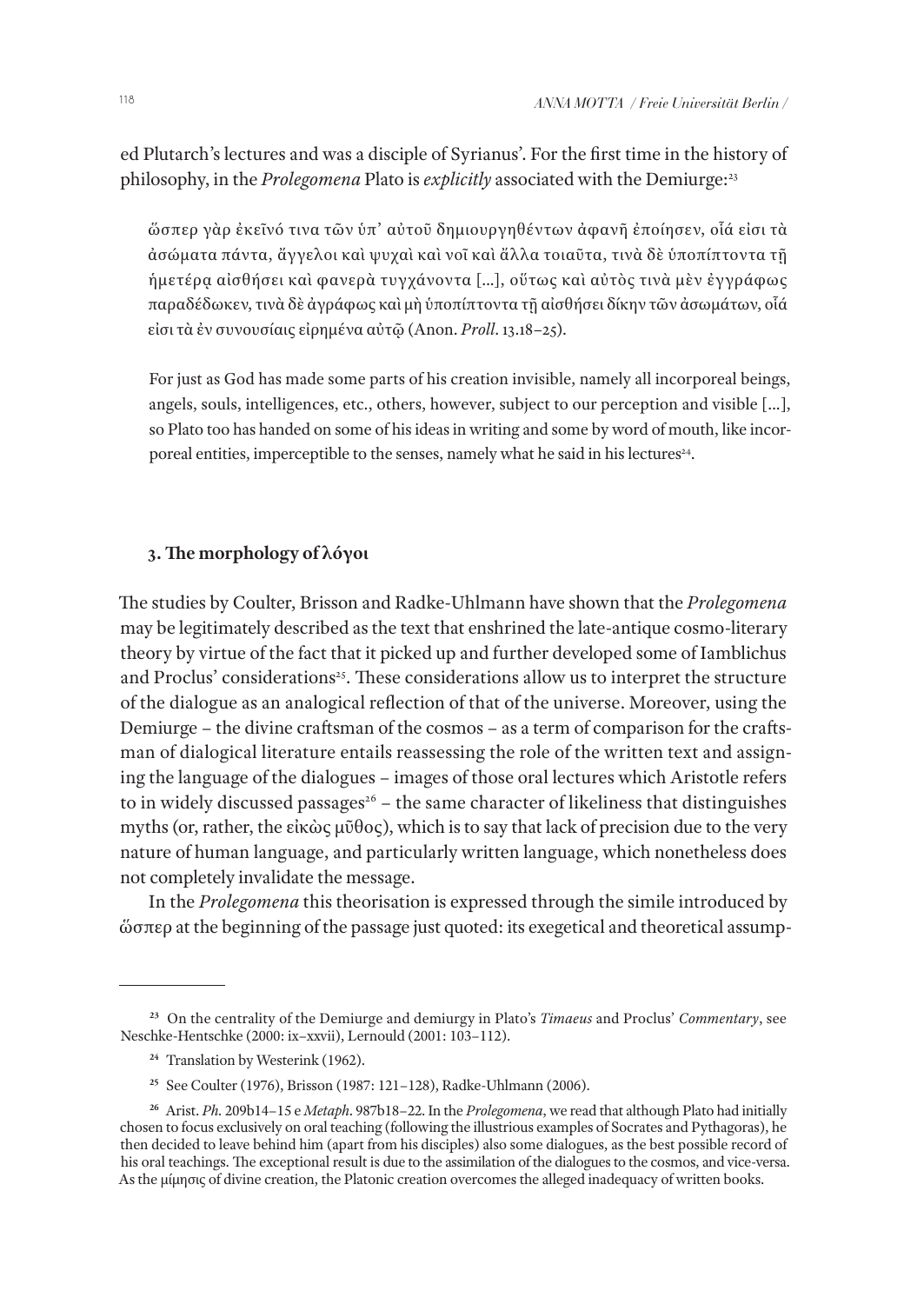tion may be found in the *Timaeus* and in Proclus' commentary on this dialogue. Plato's work may be compared to that of the Demiurge in the *Timaeus*, but also to that of Timaeus himself, who is the craftsman of a discourse, insofar as he gives life and verbal expression to it:27 using a verbal image, Timaeus "generates" a discourse, a discourse that is a cosmos revolving around another cosmos, that cosmos which includes the divine Demiurge among its key figures. But let us proceed in order, starting from Plato's text. The last page of the *Timaeus*, which seems to sum up the various aspects of the discourse about cosmogony, lends confirmation to the theoretical *topos* that leads to the development of the simile presented in the *Prolegomena*:

Καὶ δὴ καὶ τέλος περὶ τοῦ παντὸς νῦν ἤδη τὸν λόγον ἡμῖν φῶμεν ἔχειν· θνητὰ γὰρ καὶ ἀθάνατα ζῷα λαβὼν καὶ συμπληρωθεὶς ὅδε ὁ κόσμος οὕτω, ζῷον ὁρατὸν τὰ ὁρατὰ περιέχον, εἰκὼν τοῦ νοητοῦ θεὸς αἰσθητός, μέγιστος καὶ ἄριστος κάλλιστός τε καὶ τελεώτατος γέγονεν εἷς οὐρανὸς ὅδε μονογενὴς ὤν (Pl. *Ti*. 92c4–9).

Here at last let us say that our discourse concerning the universe comes to its end. For having received in full its complement of living creatures, mortal and immortal, this world has thus become a visible living creature embracing all that are visible and *an image of the intelligible*, a perceptible god, supreme in greatness and excellence, in beauty and perfection, this Heaven single in its kind and one.<sup>28</sup>

While there can be no doubt that the formulation of the Neoplatonist simile and the corollaries deriving from it spring from an insight provided by the *Timaeus*, it is also clear that the anonymous author of the *Prolegomena* was not the first Neoplatonist author to establish a relation between Plato's activity and that of the Demiurge. Already in Proclus' texts – to limit our time frame to the schools of Athens and Alexandria in the  $5^{\text{th}}$  and  $6^{\text{th}}$ century AD – Plato expresses himself as though he were uttering his words together with the Demiurge.29 In the *Commentary on the Cratylus*, Plato is the one who knows the original model and the demiurgic art.<sup>30</sup> Endowed with the uttermost representational skill,<sup>31</sup> he is the greatest of all craftsmen of λόγοι, since the knowledge of the model enables him to clearly represent things in words.<sup>32</sup>

The innovative aspect which distinguishes the anonymous Alexandrian text from the surviving Athenian ones from the same period is, therefore, the *explicit formulation* of the relation between the creation of the dialogues and demiurgic production. The

- **<sup>28</sup>** Translation by Cornford (1956).
- **<sup>29</sup>** See Procl. *in Ti*. I 423.25–26.
- **<sup>30</sup>** See Procl. *in Cra*. XX 8.
- **<sup>31</sup>** See *ibidem*, XIV 5.16.
- **32** See Pl. *Ti*. 19e1–2.

**<sup>27</sup>** See Pl. *Ti*. 27a7–8.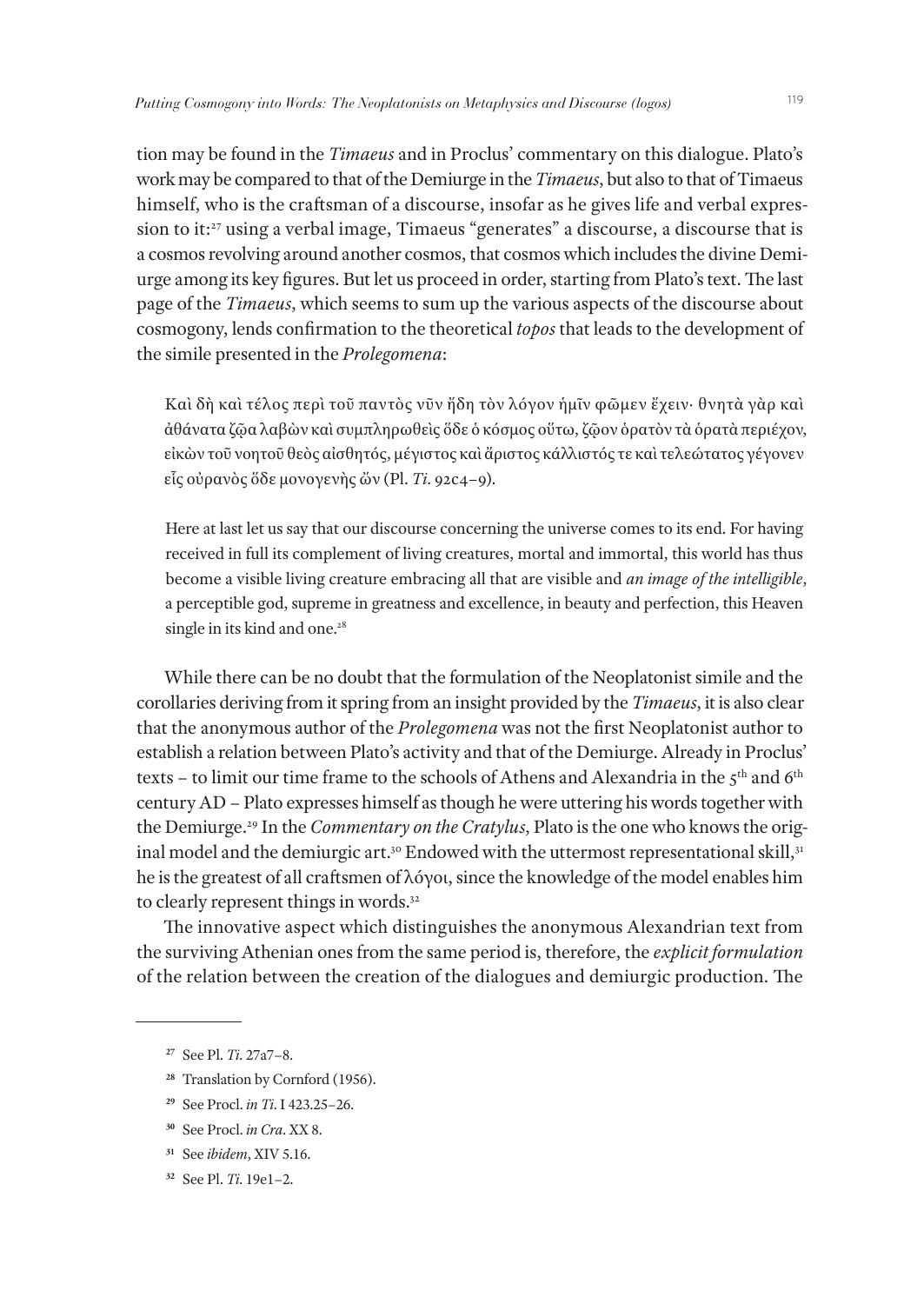anonymous author explains this relation in terms of Plato's friendship with the deity, a friendship that – as is often the case – leads one friend to follow the other's example.33 The anonymous text extensively deals precisely with this notion of wishing to follow the example of God and his accomplishment of the divine work.<sup>34</sup> Divine friendship and universal συμπάθεια are the foundation of the essential beauty of the cosmos and that of the dialogues. Echoing Anaxagoras through Numenius' fragment 41, the Neoplatonists claim that "all things divine are in all things, and they are unified by one another, so that all are in one and each is in all and they are held together by divine friendship."35

Another certainly innovative aspect that may be ascribed to the *Prolegomena* is the assimilation of λόγος to the cosmos, an assimilation that marks a significant shift from an exclusively biological interpretative perspective – connected to the *Phaedrus* – to a teleological perspective, conditioned by the importance of the *Timaeus.* In the *Prolegomena* we read:

κάλλιστον δὲ ζῷόν ἐστιν ὁ κόσμος· τούτῳ δὲ ἀναλογεῖ ὁ διάλογος, ὡς ἀνωτέρω εἰρήκαμεν· ὁ διάλογος ἄρα κάλλιστός ἐστιν λόγος (Anon. *Proll*. 15.20–22).

The most beautiful living being is the world, and the dialogue can be compared with the world, as we have already said; consequently the dialogue is the most perfect *logos*. 36

Explicating one of the features of the παντελές ζῶον – which is to say beauty – the anonymous author affirms that λόγος is analogous not to just a living being, i.e., any of those living beings that exist in the form of parts,<sup>37</sup> but to the most beautiful of all living beings.<sup>38</sup> Its beauty is determined by the fact that, like the macrocosm, it "is generated" by a Demiurge who follows a model that is the best intelligible model,<sup>39</sup> even though this model – as Proclus specifies – is not the only one.<sup>40</sup> Hence, as an analogical image the λόγος possesses everything that the total and perfect living being possesses and contains as a model. This means that its beauty – since, as Proclus says, the sensible cosmos is the most beautiful of all εἰκόνες<sup>41</sup> – is not only due to the fact that its body, head, feet and all

- **<sup>38</sup>** See *ibidem*. 92c9.
- **<sup>39</sup>** See Procl. *in Ti*. I 335.6.
- **<sup>40</sup>** See *ibidem*, I 418.6–16; 421.7–12; 431.28–433.11.
- **41** See *ibidem*, I 335.12–20.

**<sup>33</sup>** See Anon. *Proll*. 13, 27–29. For a discussion of the implications of this claim, see below. The topic of friendship in Neoplatonism is the focus of the highly interesting work of Tzamalikos (2016).

**<sup>34</sup>** See Anon. *Proll*. 13.16; 7–8.

**<sup>35</sup>** Procl. *in Ti*. I 17.30–18.3.

**<sup>36</sup>** Translation (slightly modified) by Westerink (1962).

**<sup>37</sup>** See Pl. *Ti*. 30c4–7.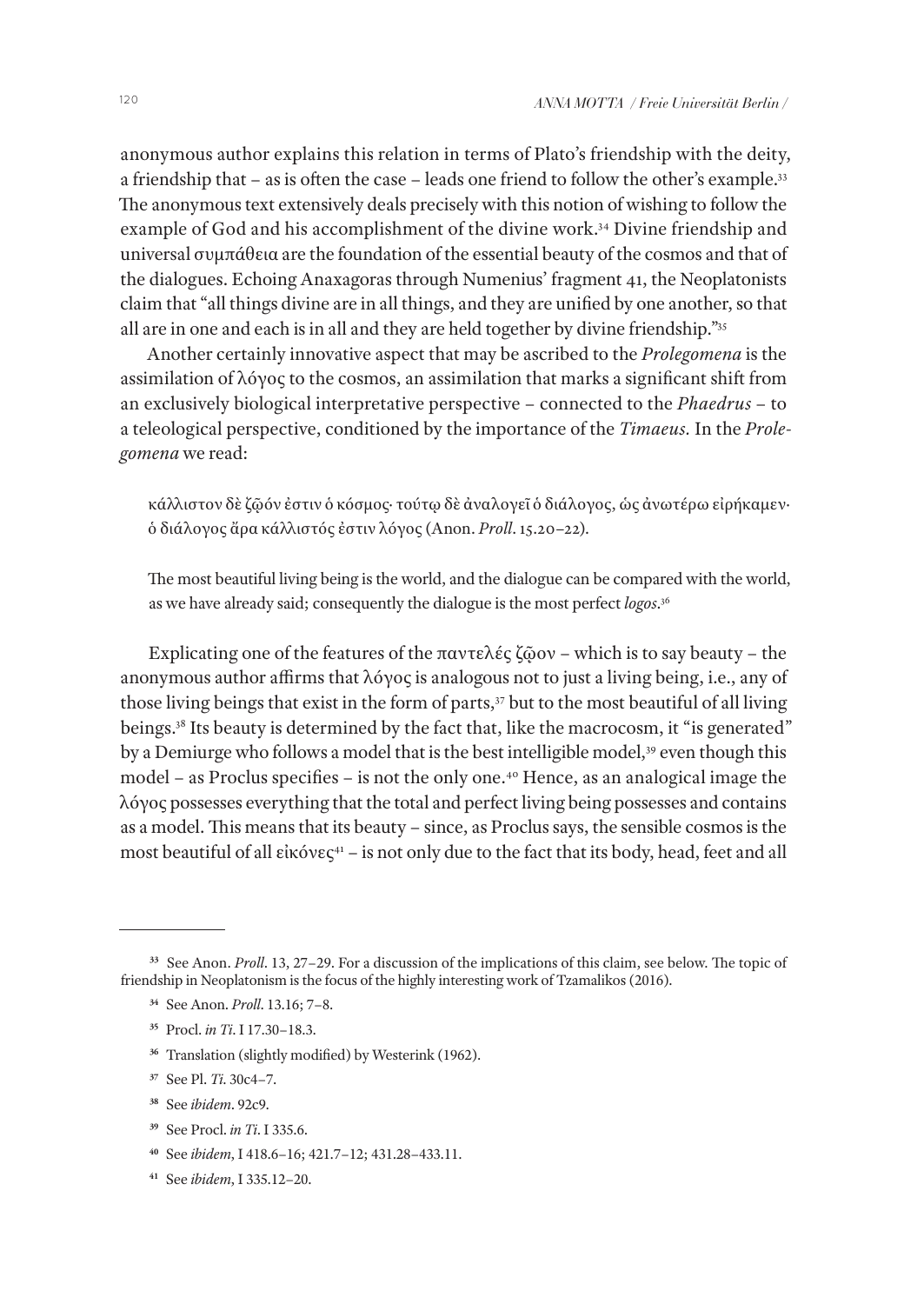other parts are coordinated, both with one another and with the whole, $42$  but – as the *Timaeus* suggests in relation to the cosmos – the Platonic λόγος is beautiful by necessity.43 Rather – as we read in Aristotle's *De partibus animalium* – the functional arrangement of all parts in view of an aim makes organisms beautiful because this aim lies in the realm of beauty.44

The aim of demiurgic creation is clearly the Good: "He was good […] he desired that all things should come as near as possible to being like himself (Pl. *Ti*. 29e1–3)." When conceived in such terms, the relation between creator and artefact must be assigned final causality: for the One/Good is the final cause of the cosmos of sensible living beings,45 just as the dialogical cosmos has its own single σκοπός (οὗ ἕνεκα: *that in view of which*, i.e. the aim itself<sup>46</sup>), which accounts for both its unity and life.<sup>47</sup> With regard to the One/ Good, I do not wish to jump to the conclusion that the Demiurge of the *Timaeus*, the Good of the *Republic* and the One of the first hypothesis of the *Parmenides* are *exactly* the same thing for the anonymous author. At one point, he appears to be attributing both final causality and efficient causality to the Demiurge with respect to the physical world, based on the above-mentioned passage from the *Timaeus*, although he continues to regard the First Principle, i.e., the One, as the comprehensive and final cause of all beings.48

In addition to beauty, another distinguishing feature of the perfect living being is precisely life. With regard to this aspect of the cosmos, Plato expresses himself in the *Timaeus* as follows:

λογισάμενος οὖν ηὕρισκεν ἐκ τῶν κατὰ φύσιν ὁρατῶν οὐδὲν ἀνόητον τοῦ νοῦν ἔχοντος ὅλον ὅλου κάλλιον ἔσεσθαί ποτε ἔργον, νοῦν δ' αὖ χωρὶς ψυχῆς ἀδύνατον παραγενέσθαι τῳ (Pl. *Ti.* 30b1–3).

Taking thought, therefore, he found that, among things that are by nature visible, no work that is without intelligence will ever be better than one that has intelligence, when each is taken as a whole, and moreover that intelligence cannot be present in anything apart from soul.49

In order to maintain the analogy between the macrocosm and the microcosm, and to preserve the view expressed in the *Phaedrus* about the negative aspects that characterize

**49** Translation by Cornford (1956).

**<sup>42</sup>** Pl. *Phdr.* 264c. On the image of the λόγος as a body, see Brisson (1982: 71–75) and (1987: 121–128).

**<sup>43</sup>** See Pl. *Ti*. 28a.

**<sup>44</sup>** See Arist. *PA* 645a8–27.

**<sup>45</sup>** See Procl. *in Ti*. I 335.11–12 and Anon. *Proll*. 17.42–48.

**<sup>46</sup>** See Anon. *Proll*. 23.9–10.

**<sup>47</sup>** See Arist. *Po.* 1459a17–20.

**<sup>48</sup>** See Procl. *Inst.* 92.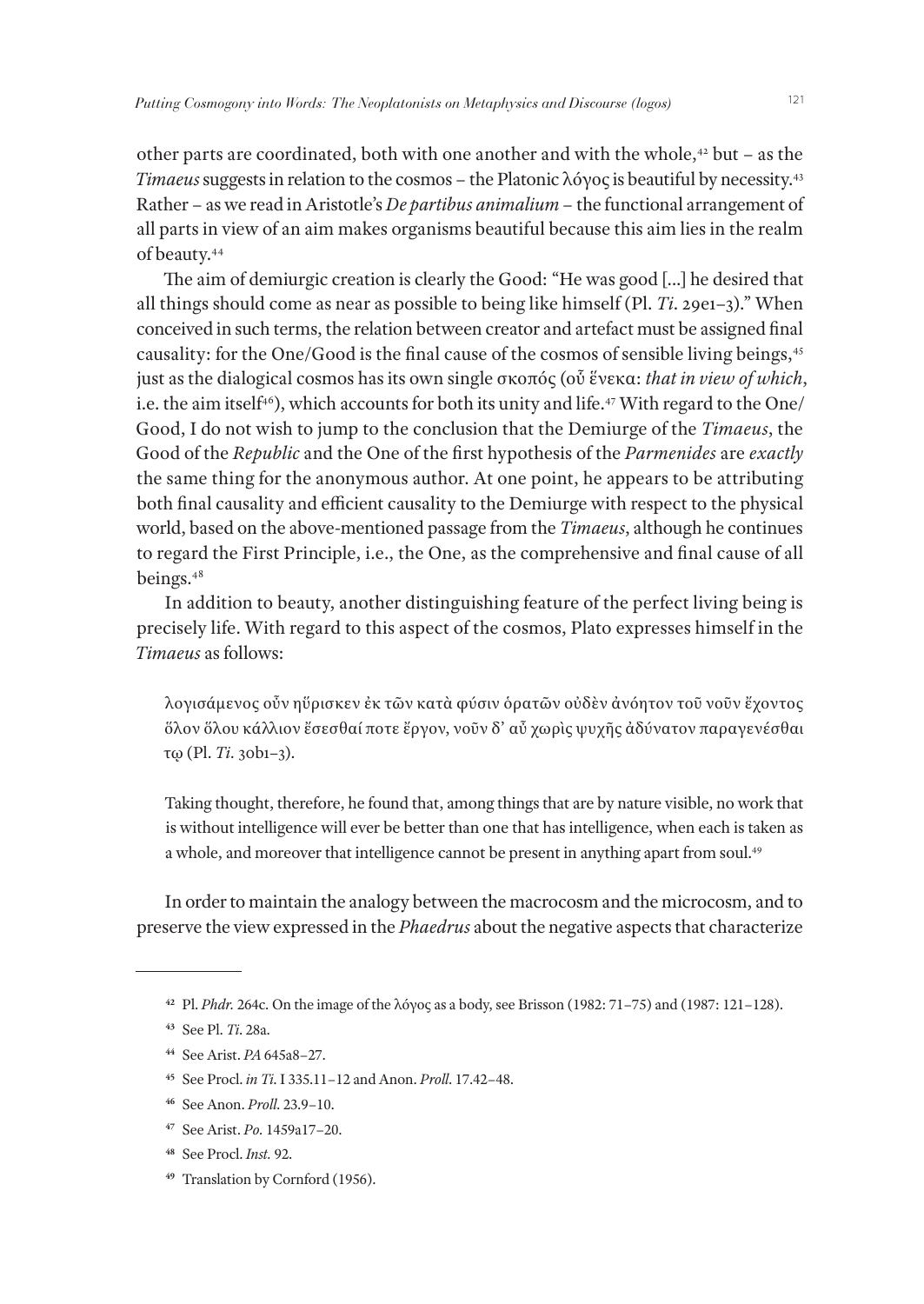written discourse as ἄψυχα συγγράμματα, the anonymous author introduces a simile: similarly to the Demiurge Zeus – the very Zeus whom Olympiodorus, following Proclus, discusses through the lens of the *Cratylus* - Plato is the one through whom there is life<sup>50</sup> (δι' οὗ τὸ ζῆν). This applies both to the microcosmic and macrocosmic level, where he is the causal principle of life. However, he is also the one through whom life belongs to all living beings – the Demiurge is the efficient cause: the best of all causes of the cosmos $s<sub>1</sub>$ and of those writings which adopt the structure of the παραδείγματα and, as we shall see in relation to the *Timaeus*, even reproduce their content. The Demiurge, therefore, makes the cosmos animate (ἔμψυχον), endowed with intellect (ἔννουν), and alive (ζῶον).

Let us now turn to the macrocosmic and microcosmic causal system. If we follow Aristotle's suggestion, we must admit that in order to understand something it is important first to examine its causes,<sup>52</sup> and also that, speaking in general and by analogy, all things have the same causes and – to use an Anaxagorean expression – the same first principles.53 Thus, just as in order to understand φυσιολογία we must examine the causes of the universe and reach the conclusion that the physical world is the outcome of a demiurgic act, so we are bound to reach the same conclusion if we reflect on the dialogical cosmos and its causes, which by analogy are the same as those of the macrocosm. The Neoplatonist causal system identifies five causes, of which only three may be regarded as genuine ones, since the others only have the role of accessory causes: Proclus discusses this at the beginning of his *Commentary on the Timaeus* as well as in other sections of the same work. Particularly, in one passage of the *Commentary*, Proclus adopts a "präpositionale Umschreibung" probably of the school origin<sup>54</sup> to present the system of six rather than five causes, which is the one the anonymous author refers to when constructing his microcosm:

καλεῖν δὲ εἰώθασι τὸ μὲν τελικὸν αἴτιον δι' ὅ, τὸ δὲ παραδειγματικὸν πρὸς ὅ, τὸ δὲ δημιουργικὸν ὑφ' οὗ, τὸ δὲ ὀργανικὸν δι' οὗ, τὸ δὲ εἶδος καθ' ὅ, τὴν δὲ ὕλην ἐξ οὗ ἢ ἐν ᾧ (Procl. *in Ti.* I 357.13–15).

- **<sup>52</sup>** See Arist. *APo*. 71b9–11; *APo*. 94a20; *Ph*. 194b17–20.
- **<sup>53</sup>** See Arist. *Metaph*. 1070a 31–35.

**<sup>50</sup>** See Olymp. *in Phd*. 1 § 20.5–6; Procl. *in Cra*. CI 52.4–8; Procl. *Theol. Plat.* **V 22,** 79. 21–80.8.

**<sup>51</sup>** See Procl. *in Ti*. I 335.12–20. Scrive Cleary (2006: 143–144): "In another of his revealing digressions, Proclus (*in Tim*. I.260.19–261.1) discusses the metaphysical implications of Plato's concept of *aition*. By means of term "cause" (*aition*), Plato reveals the unique character (*henoeidê*) of the demiurgic principle, in the sense that the name "cause" indicates that which produces (*to demiourgikon*) and not simply that which sustains (*to hupostatikon*) another thing. Notice that in insisting upon the singularity of the efficient cause here (cf. also 262.2), presumably so as to distinguish it from the formal and the final cause, Proclus seems to imply that the term "cause" belongs most properly to efficient causality."

**<sup>54</sup>** On this formulation see Dörrie (1969: 217–228) and Dörrie, Baltes (1996: 128–146, 408–439).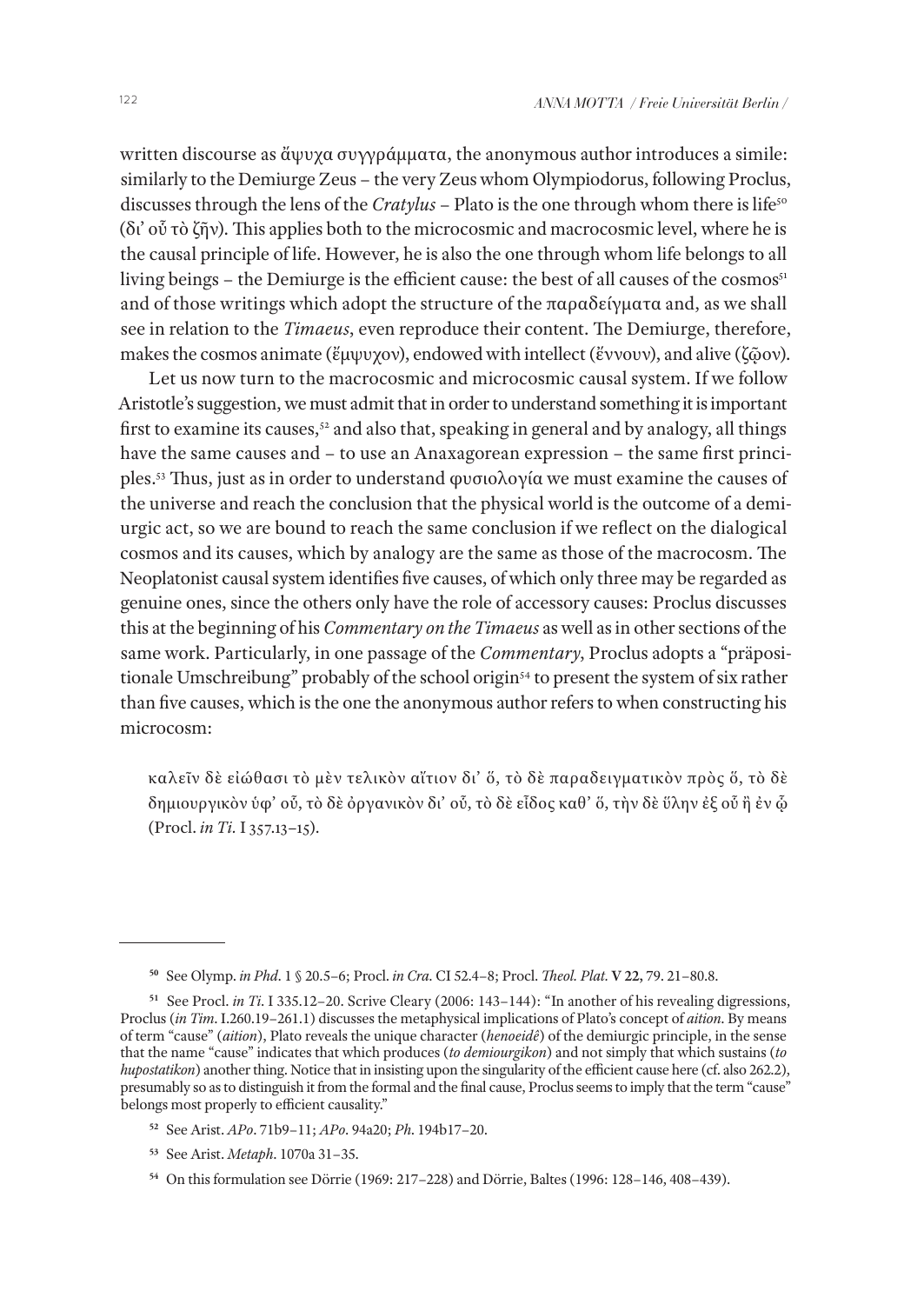[Philosophers] normally call the final cause the "on account of which," the paradigmatic the "after which," the demiurgic the "by which," the instrumental the "by means of which," the form the "in accordance with which," the matter the "out of which" or "in which."<sup>55</sup>

Compared to Proclus' six-cause macrocosmic system, the microcosmic one is presented in the *Prolegomena* both by analogy with the principles of reality and through the propositional argument.<sup>56</sup> The two presentations are not antithetical or divergent; rather, they appear to be connected, since the principles are also causes. The literary theory, which Proclus refers to in his *Commentary on the Alcibiades*, does not clarify its own relation to the causes of the universe, but rather draws an analogy between the microcosm and the parts of the All – parts which Proclus identifies as the Good, the Intellect, the Soul, form, and nature as substratum.57 However, this theory still underlies that of the five causal principles. The *Commentary on the Alcibiades* only illustrates the role of the most important of these principles, the Good, which is to say the τέλος or σκοπός58 that holds together the discussion in the dialogue for the sake of a single aim. In the *Commentary on the Alcibiades*, just as in the *Commentary on the Timaeus*, Proclus devotes few passages to explaining the general structure of the cosmo-literary theory. The reason, in this case, is explicitly stated: it is not that the discussion about such a structure is unimportant or of little metaphysical significance; rather, it has been presented ἐν ἄλλοις (*in Alc*. 10.3–5), i.e. in other texts containing Proclus' propaedeutic lectures on Platonic philosophy.59 The general principles governing Neoplatonic exegesis are therefore expounded in introductory texts and preliminary lectures that are fundamental for aspiring philosophers: the lack of discussions on the subject in the commentaries should not lead us to underestimate the importance of such matters for the Neoplatonists, particularly in light of the close relation that was established between exegesis, theory and teaching in Late Antiquity.

When examined in relation to the other commentaries, and its systematic characteristics and those of the literary genre to which it belongs, the text of the *Prolegomena* proves to be a crucial source illustrating the importance of the relation between the macrocosm and the microcosm, between the exegesis of the universe and the exegesis of the text:

ἐπεὶ τοίνυν μεμαθήκαμεν ὡς ὁ διάλογος κόσμος ἐστὶν καὶ ὁ κόσμος διάλογος, ὅσα εἰσὶν τὰ συνιστῶντα τὸν κόσμον, τοσαῦτα καὶ τοὺς διαλόγους εὑρήσομεν. εἰσὶν τοίνυν ἐν τῷ ὅλῳ

- **<sup>57</sup>** See Procl. *in Alc*. 10.1–19.
- **<sup>58</sup>** See Procl. *in Alc*. 10.2–3 and 17–19.

**<sup>55</sup>** Translation by Runia, Share (2008). On the "präpositionale Umschreibung", see Trouillard (1982), Dörrie (1974: 121–138), Donini (2010: 341–357).

**<sup>56</sup>** See Motta (2018: 204–212).

**<sup>59</sup>** On the various hypotheses surrounding these lost Proclean texts, see Plezia (1949: 86), Westerink (1962: xli) = Westerink, Trouillard, Segonds (1990: lxxv), Hadot (1990: 31), Mansfeld (1994: 22–23).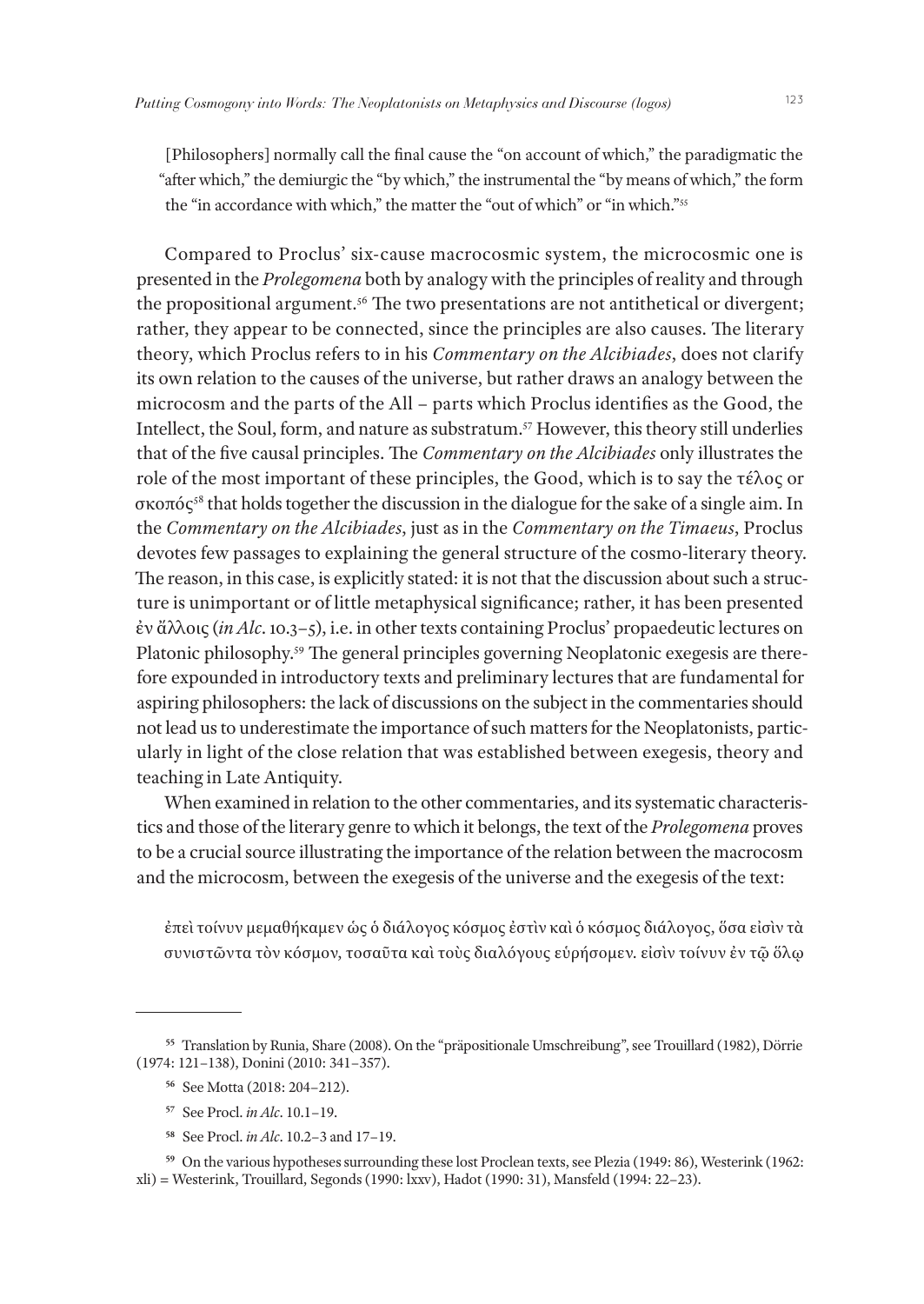κόσμῳ ὕλη, εἶδος, φύσις ἡ τὸ εἶδος ἐνθεῖσα τῇ ὕλῃ, ψυχή, νοῦς, καὶ θεότης (Anon. *Proll.*  $16.3 - 7$ ).

As we have seen, then, that the dialogue is a cosmos and the cosmos a dialogue, we may expect to find all the components of the universe in the dialogue. The constituents of the universe are these: matter, form, nature (which unites form with matter), soul, intelligence, and divinity.<sup>60</sup>

Λόγος is governed by the same principles that govern cosmology, and through them it reproduces its causality, allowing us to draw the same implications from it. Proclus explicitly states that the cosmos is a single living being made up of a multiplicity of other living beings that live by virtue of demiurgic causality.<sup>61</sup> It is on the basis of this notion that the anonymous author develops his idea of the overall unity of the microcosm, even though the macrocosm of which it is an image comprises a multiplicity of unitary living beings. The latter are themselves small κόσμοι which, given the macrocosmic analogy, i.e., the fact that they are composed of the very elements constituting the cosmos, reproduce the macrocosmic causal system:

ἓξ γὰρ ὄντων αἰτίων ἐπὶ ἑκάστου τῶν γινομένων πράγματος, ὑλικοῦ εἰδικοῦ ποιητικοῦ τελικοῦ παραδειγματικοῦ ὀργανικοῦ, τῷ μὲν ὑλικῷ ἀναλογοῦσι τὰ πρόσωπα καὶ ὁ χρόνος καὶ ὁ τόπος, τῷ δὲ εἰδικῷ ὁ χαρακτήρ, τῷ δὲ ποιητικῷ ἡ ψυχή, τῷ δὲ ὀργανικῷ αἱ ἀποδείξεις, τῷ δὲ παραδειγματικῷ τὰ προβλήματα, τῷ δὲ τελικῷ τὸ ἀγαθόν (Anon. *Proll.* 17.42–48).

Since there are six kinds of causes acting on everything in creation, the material, the formal, the efficient, the final, the exemplary and the instrumental cause, the analogues of the material cause are the characters and the time and the place, of the formal cause the style, of the efficient cause the soul, of the instrumental cause the arguments, of the exemplary cause the problems, of the final cause the good of the dialogue.<sup>62</sup>

# **4. The semantics of λόγοι**

The analogy between the macrocosm and the literary microcosm is used to demonstrate the resemblance, though not identity, between the secondary and the primary realities. It is the *Commentary on the Timaeus* that most explicitly discusses the role played by analogy, the device allowing us to pass from one world to the other:

**<sup>60</sup>** Translation by Westerink (1962).

**<sup>61</sup>** See Procl. *Theol. Plat*. V 22, 80.26–81.2.

**<sup>62</sup>** Translation by Westerink (1962).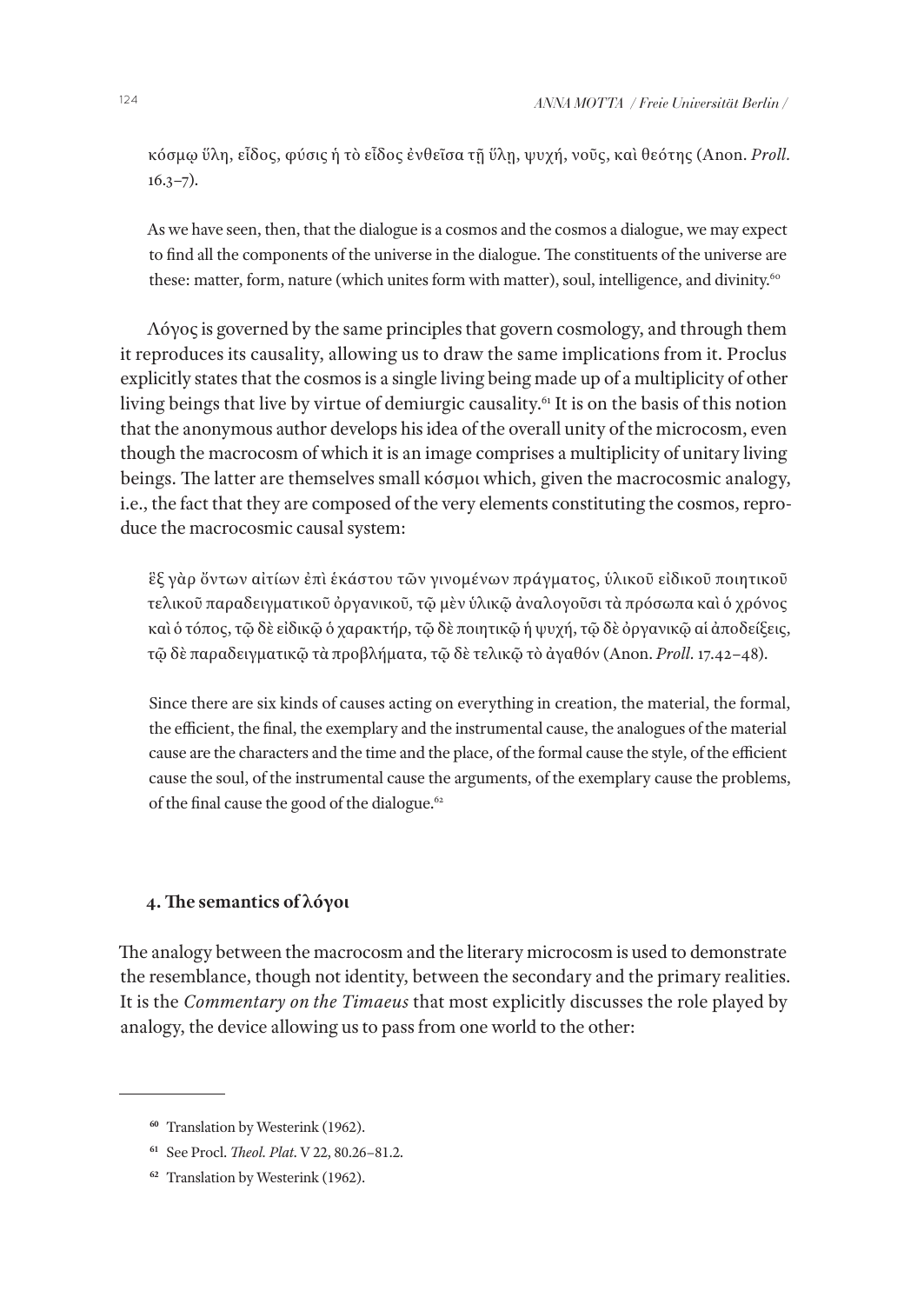ὅτε μὲν γὰρ ἔλεγεν, ὅτι καθάπερ ὁ κόσμος ἡμᾶς περιείληφεν, οὕτως τὰ νοητὰ ζῷα περιλαβὸν ἔχει τὸ αὐτοζῷον, ἀπὸ †τούτων ἐπὶ τὰ αἴτια αὐτῶν ἀνέτρεχεν· ὅτε δέ, ὅτι τῷ καλλίστῳ τῶν νοουμένων ὁμοιῶσαι βουληθεὶς τὸν κόσμον ὁ θεὸς πάντων αὐτὸν ἀπειργάσατο περιληπτικόν, ἀπὸ τῶν αἰτίων ἐπὶ τὰ ἐξ αὐτῶν μεταβαίνειν ἐθέλει τὴν πρόοδον τῶν δευτέρων μιμούμενος. ποδηγεῖται δὲ πρὸς τὴν τοιαύτην μετάβασιν διὰ τῆς ἀναλογίας (Procl. *in Ti.* I 433.16–23).

For when we said (30c7–a1) that "just as the cosmos has embraced us, so does the Living-Thingitself hold the intelligible living things in its embrace", he was ascending from things here below to their causes, and when [he said] (30d1–31a1) that since the god wished to make the cosmos like the most beautiful of intelligible beings, he made it inclusive of all things, his purpose was to pass from the cause to the things which arise from them in imitation of the procession of the secondary [realities]. He was led to such a transition by the analogy.<sup>63</sup>

 $\lambda$ ναλογία,<sup>64</sup> therefore, is a way to represent something that lies at a higher level by means of something else located at a lower level. At the same time, it is a way to ascend from the image to the model, from the effect to the cause, through a causal dynamism that λόγοι too are capable of revealing. This aspect is made explicit by the use of the adverb ἀνά, which does not so much refer to a *division* (in the distributive sense) as rather emphasises a *reproduction* (in the iterative sense),<sup>65</sup> a reproduction that enables a particular sort of recollection which does not fully coincide with the Platonic one. This recollection does not allow us to immediately ascend from sensible knowledge to knowledge of the ideas, but only to pass from one aspect of reality, which constitutes a directly visible image, to a property of the higher reality that is not directly visible. Speaking in this context of congenerousness on the grounds that each λόγος must be related to the reality it interprets, is not tantamount to postulating the existence of a resemblance, superficial affinity or causal link between the idea and the sensible object; rather, it entails *revealing and acknowledging* a relation of functional identity between realities belonging to different planes of being, i.e., a kind of "functional identity" that may be discovered by examining λόγοι, which Proclus explicitly defines as "knowledge unfolded."66

In his *Platonic Theology*, Proclus emphasises the importance of the theme of resemblance and of a universal connection<sup>67</sup> to indicate the essential perspective which one must adopt in the study of reality, since sensible realities are images of intelligible realities,

**<sup>63</sup>** Translation by Runia, Share (2008).

**<sup>64</sup>** In the *Elements of Theology*, the term is a recurrent one: it is often used, for instance, to indicate the condition of the hypostases and of other entities in relation to the One. By analogy with the One, the unparticipable monads resemble and approximate it. See Procl. *Inst.* 100.90 and 108.96.

**<sup>65</sup>** See LSJ *s.v.* ἀνά and Chantraine (1999) *s.v.* ἀνά.

**<sup>66</sup>** See Procl. *in Ti*. I 342.16.

**<sup>67</sup>** Procl. *Theol. Plat*. VI 4, 22.25–24. 20.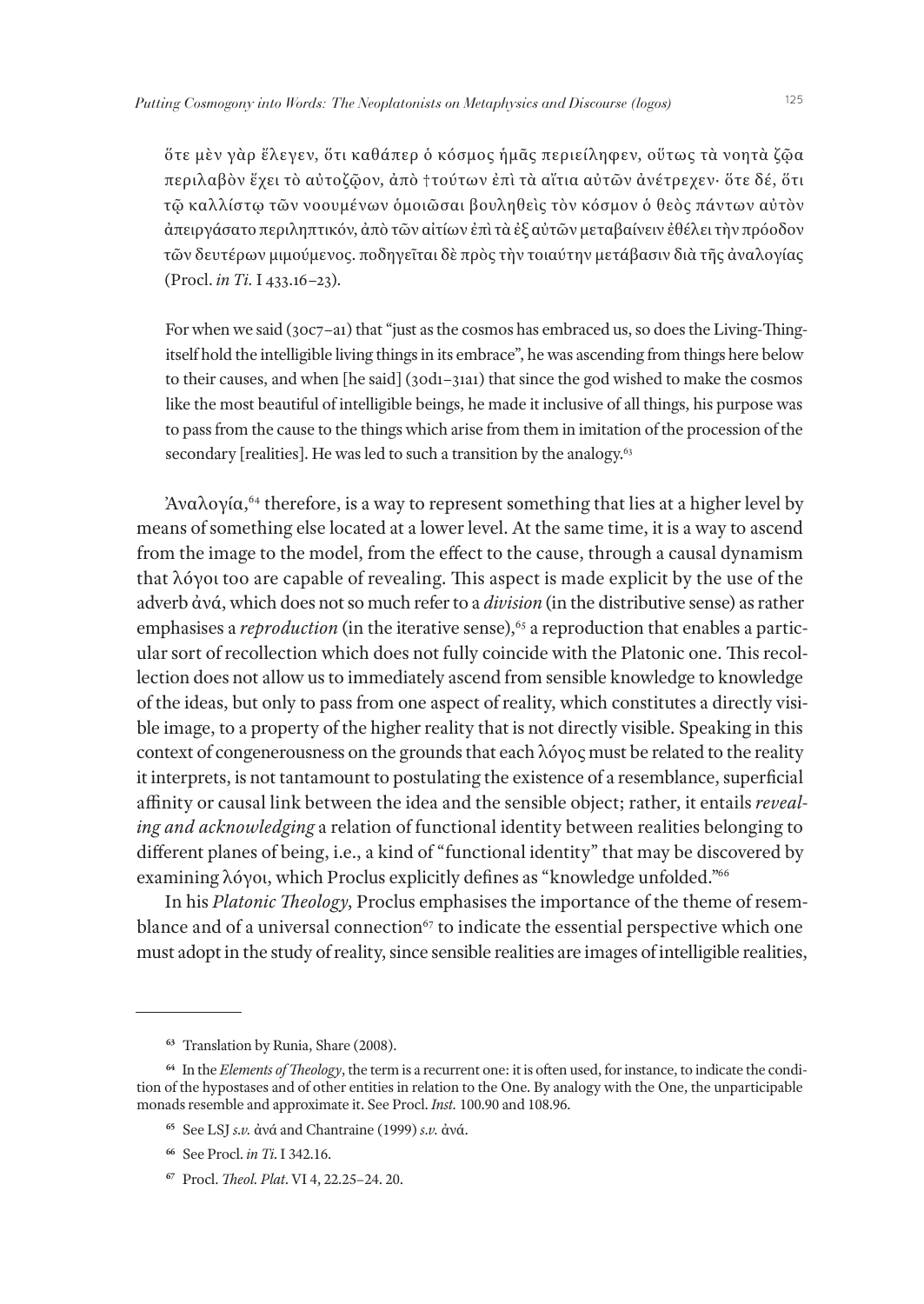according to the principle of analogy. In order to study sensible reality, one must adopt the perspective of the intelligible,<sup>68</sup> just as in the study of physics one cannot limit the enquiry to physical causes but must also consider metaphysical ones. This is the reason why the *Timaeus* and the *Parmenides* are *both* placed at the summit of the two-cycle curriculum in Neoplatonist schools: on the one hand, the *Parmenides* does not completely leave aside those beings which are in the All; on the other, the *Timaeus* does not entirely overlook intelligible things, since what is sensible paradigmatically exists in the intelligible and what is intelligible iconically exists in the sensible.<sup>69</sup> The discussion on the causal system, the demiurgic intellect and the Good in the *Timaeus* allows us to further investigate the intelligible and to define the whole sensible cosmos as a god endowed with intellect and soul. It is through observations of this sort that the theological exposition reconciles itself with the physical σκοπός of the dialogue.

In the Neoplatonist universe, which is marked by analogical relations across various levels and by virtue of which the intelligible is iconically present in the sensible, the sensible λόγος takes the form of an image (εἰκών) pointing to something else, which is not merely the unwritten – the oral lecture. Λόγοι – Proclus states – bear an image of the realities which they interpret;<sup>70</sup> they are the effect of a cause to which one can ascend, the reflection of a higher reality. Consequently, they can serve as a means of conversion and return. Assimilating (ὁμοιοῦσθαι) λόγοι to the things they interpret – as Proclus feels compelled to do – means positing the existence of a metaphysical movement of procession and return that *must* be centred on them; it means that these λόγοι behave by analogy with the essential λόγοι of our soul. Indeed, the substance of the soul is λόγος and the soul depends on the Demiurge, which moulds it according to perfect measures (τέλεια μέτρα) and intelligible paradigms (νοητὰ παραδείγματα). The Demiurge perfects the substance of the soul by generating multiplicity within it, creating an order through harmony and keeping its divisions together.<sup>71</sup> Thus, according to the will of the Demiurge, the soul possesses an internal order (τάξις) and harmony (ἁρμονία) and contains the principles of both its harmonious procession and its return.

On the basis of these considerations, we may now focus our attention not on the microcosm of the dialogue as an image of the macrocosm, but rather on the cosmos of the *Timaeus*, i.e., that of an individual dialogue, rereading it according to the literary-metaphysical suggestions provided in the *Prolegomena* so as to discuss the content of the λόγος and the semantic analogy, so to speak, between the two κόσμοι.

Having acknowledged the existence of matter, form, nature, soul, intellect and divinity in Plato's text,<sup>72</sup> and having established that the constituents of the physical and meta-

**<sup>68</sup>** This might explain the passage *ibidem*, I 6, 29.24–30.3.

**<sup>69</sup>** See Procl. *in Ti*. I 12.30–13.10.

**<sup>70</sup>** Procl. *Theol. Plat*. I 10, 46.2–3: oἱ λόγοι τῶν πραγμάτων εἰκόνα φέρουσι ὧν εἰσὶν ἐξηγηταί.

**<sup>71</sup>** See Procl. *in Ti*. II 194.4–17.

**<sup>72</sup>** See Anon. *Proll.* 16.1–6 as well as Procl. *in R*. I 5.19–25.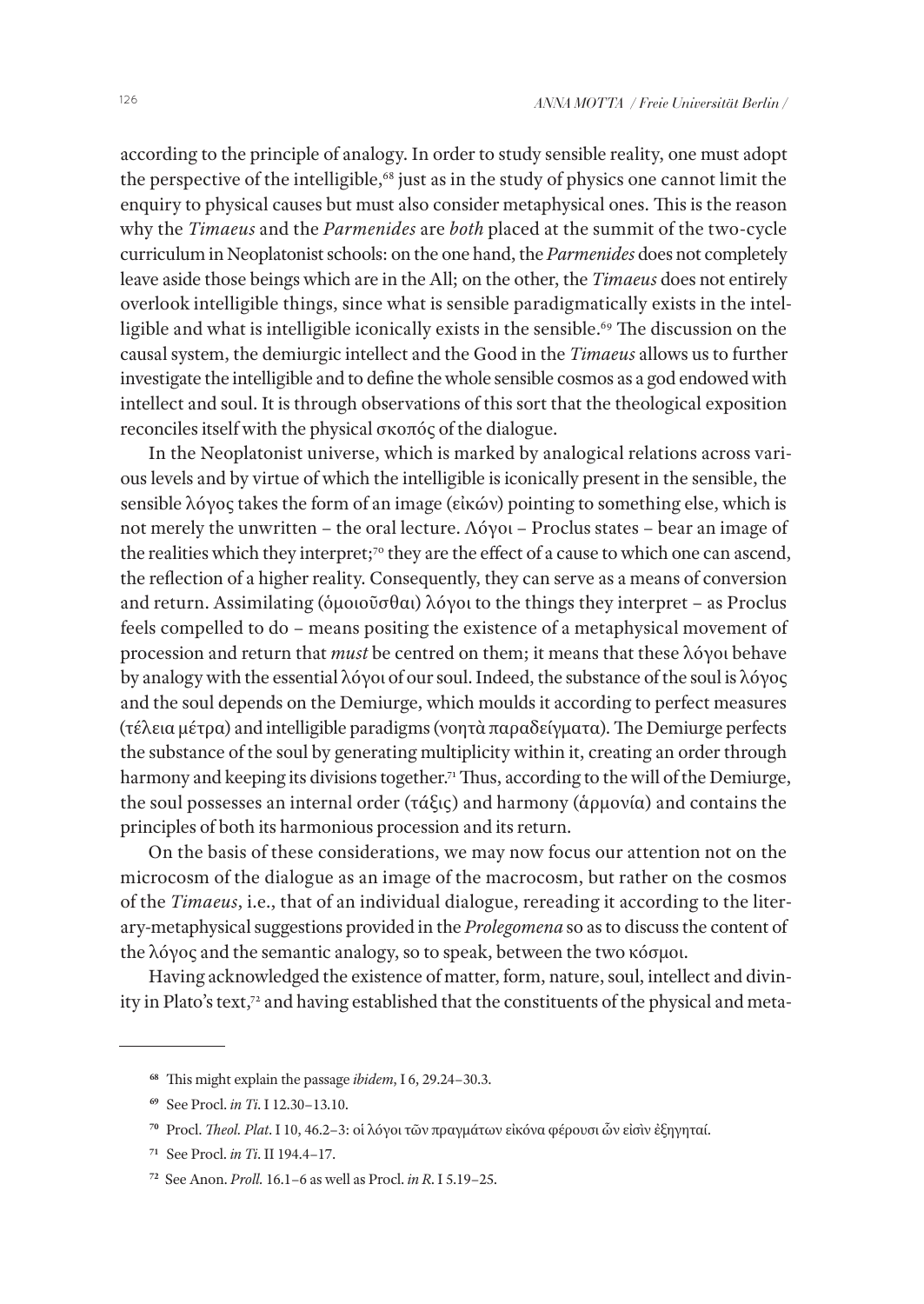physical cosmos can also be studied on a causal basis,73 we can show not only the classic unity of form and content, but also the vital beauty of a literary form that proves suited to its object. More than other Platonic λόγοι, the λόγος of the *Timaeus* bears a natural resemblance to its object, because it is not just its morphology that points to the paradigm, but its semantics too. Indeed, the content of the *Timaeus* concerns the universe and its causal generation. Hence, it is the parallels in both structure and content between reality and the discourse of the *Timaeus* that reveal the strongly anagogic nature of the dialogue, almost as though Plato had chosen to highlight the degree of its resemblance to its object, so that the text – like the λόγος of the soul – could reveal its role as a means of conversion. For Proclus, the cosmogony expounded in the *Timaeus* is, first of all, a λόγος διδασκαλικός,74 i.e., a literary cosmos that, by intertwining sequences of scenes similar to those unfolding in the cosmos, beginning with its generation, teaches the contents of its object in the only reasonably possible way:

ἔσονται ἄρα οἱ λόγοι περὶ τοῦ παντὸς διδασκαλίας ἕνεκα προϊόντες ἀπ' ἀρχῆς ὁρμώμενοι ταύτης, εἴτε γέγονεν ὁ κόσμος εἴτε ἀγένητός ἐστι, καὶ ἀπὸ ταύτης τὰ ἄλλα κατὰ τὸ ἀκολουθοῦν ὑφαίνοντες (Procl. *in Ti*. I 219.28–31).

The *logoi* concerning the universe, therefore, will be advanced for the sake of instruction and have as their point of departure the question whether the cosmos has come into being or is ungenerated, braiding the remainder in sequence from this [beginning].<sup>75</sup>

The teaching imparted by this cosmos may be inferred from the analogy not only with metaphysical causality but also with physical causality. The anonymous author of the *Prolegomena* states that on a microcosmic level matter corresponds *first of all* to the characters.76 In the section of the *Commentary on the Timaeus* that Proclus devotes to the characters, Timaeus is indeed analogous to the Demiurge, while the other three speakers are analogous to the demiurgic triad (the demiurgic intellect, the soul, and universal nature): Socrates (the summit of the triad), Critias and Hermocrates receive Timaeus' words as the demiurgic triad receive the λόγοι from the Demiurge.77 It is evident that, just as the Demiurge is the highest intermediary between the intelligible and the sensible, so Timaeus acts as an intermediary for his listeners through his λόγος. The form of the dialogue confirms the relation between physics and theology because its style analogically corresponds to the macrocosmic form: the style of the *Timaeus* is the lofty one that distinguishes the theological dialogues. What constitutes an altogether more

**<sup>73</sup>** See Anon. *Proll*. 16–17.

**<sup>74</sup>** See Procl. *in Ti*. I 338.5.

**<sup>75</sup>** Translation (slightly modified) by Runia, Share (2008).

**<sup>76</sup>** See Anon. *Proll*. 16.8–12; Alb. *Introductio in Platonem*, I 147.18–21; D.L. 3.48.

**<sup>77</sup>** See Procl. *in Ti*. I 9.15–24.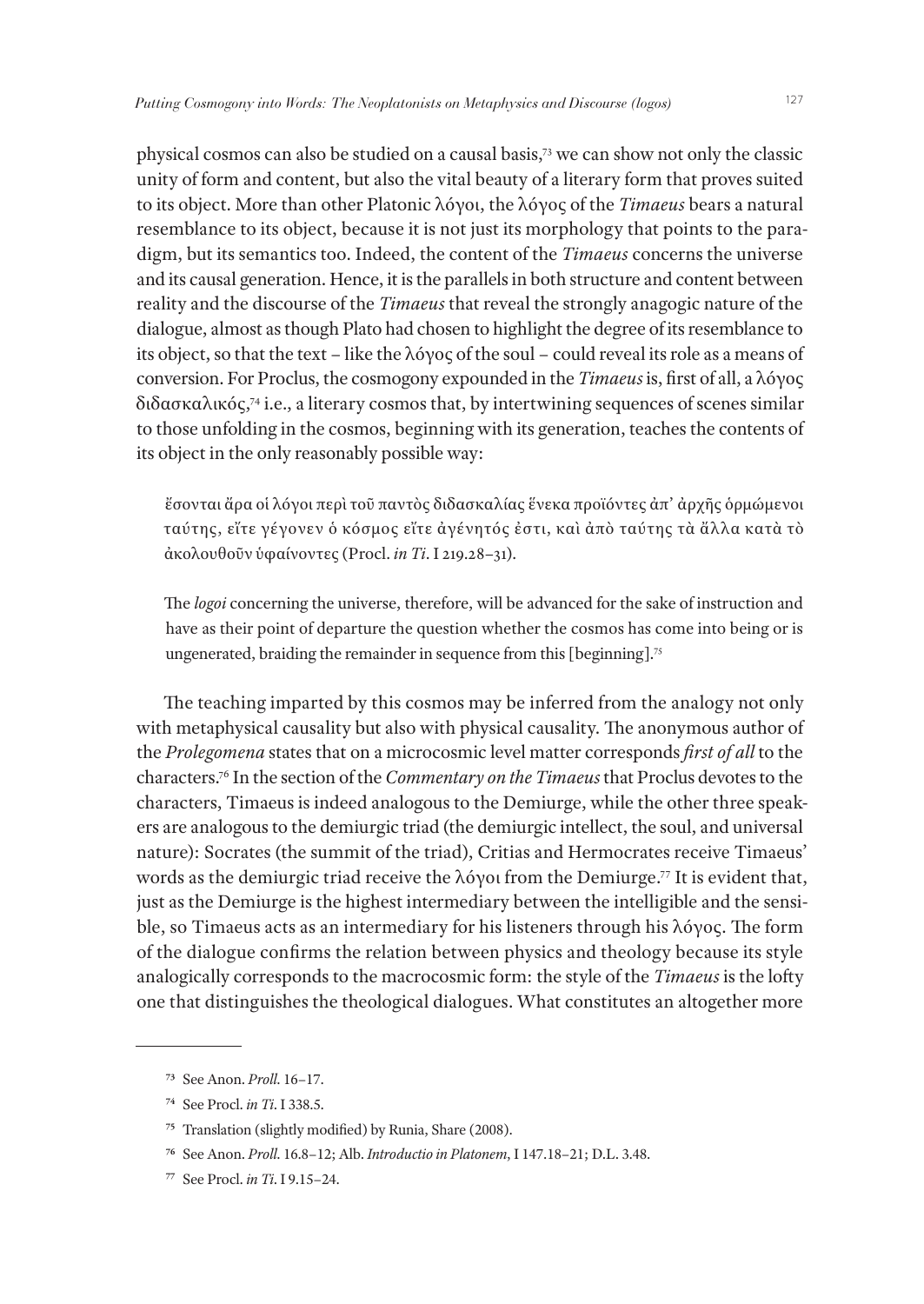complex matter is nature, which is listed among the accessory causes of the microcosm and bestows form upon the matter of the dialogue. In Proclus' system – the anonymous author's model<sup>78</sup> – nature is regarded as a demiurgic cause, the last of the demiurgic causes of the material and sensible world – as Proclus states – that lies at the limit of the level of incorporeal beings.79 Explicitly described in terms of efficient causality (ποιητικόν) and moving causality (άρχὴ κινήσεως καὶ μεταβολῆς),<sup>80</sup> it is the principle of movement and existence. These expressions, which are typically used to describe the "generation" of the physical world, would be enough in themselves to justify the hypothesis of the demiurgic function of nature. Cosmic nature and the nature of the discourse both appear to be immanent devices capable of lending matter a shape akin to the immaterial and intelligible reality, which it only reflects as an image. Nature is capable of representing the undivided through the divided, the eternal through that which changes over time, the intelligible through the sensible.<sup>81</sup> Proclus writes:

τὸν γὰρ τρόπον τοῦτον καὶ τὰ θεῖα αἴτια τοῦ λόγου τάς τε οὐσίας ἐκφαίνει τῶν πρὸ αὐτῶν καὶ συμφυῆ πρὸς αὐτά ἐστιν (Procl. *in Ti*. I 341.9–11).

In the same way the divine causes of the account reveal both the essences of the realities prior to them and are linked to them by nature.<sup>82</sup>

At the microcosmic level, nature represents the way in which the conversation takes place. In the *Timaeus* the conversation consists in an exposition of discourses on cosmogony, an exposition that in its initial section takes the form of a hymn to the Demiurge.<sup>83</sup> The invocation of the gods at the beginning of the dialogue shows that Timaeus is following the model of the Demiurge, who is not just the πατήρ but also the ποιητής of the universe. Indeed, before accomplishing his creative work, the Demiurge visits the Oracle of the Night in order to be filled with divine thoughts and receive the creative λόγοι enabling him to imbue everything with the divine and make the level of reality that is perceivable to the senses resemble the αὐτοζῷον.<sup>84</sup> Thus the ἀρχή of the discourse too is a μίμησις: to be more precise, it is a μίμησις of the ἀρχή of the universe, which is to say of the procession of those beings that, prior to the "generative" stage, remain with the gods (μένοντα πρῶτον ἐν θεοῖς – *in Ti*. II 214, 23–26).

- **<sup>80</sup>** See Procl. *in Ti*. I 261.26 and III 119.24.
- **<sup>81</sup>** See Procl. *in R*. I 77.13–16 and *in Ti*. I 341.6–11.
- **<sup>82</sup>** Translation by Runia, Share (2008).

**<sup>78</sup>** See Motta (2014: 26–34).

**<sup>79</sup>** See Martijn (2010: 39–40).

**<sup>83</sup>** See Pl. *Ti*. 27c6–d1. For a discussion on the invocation of the gods in the *Platonic Theology*, see Motte (2000: 91–108).

**<sup>84</sup>** See Procl. *in Ti*. I 206.26–207.20.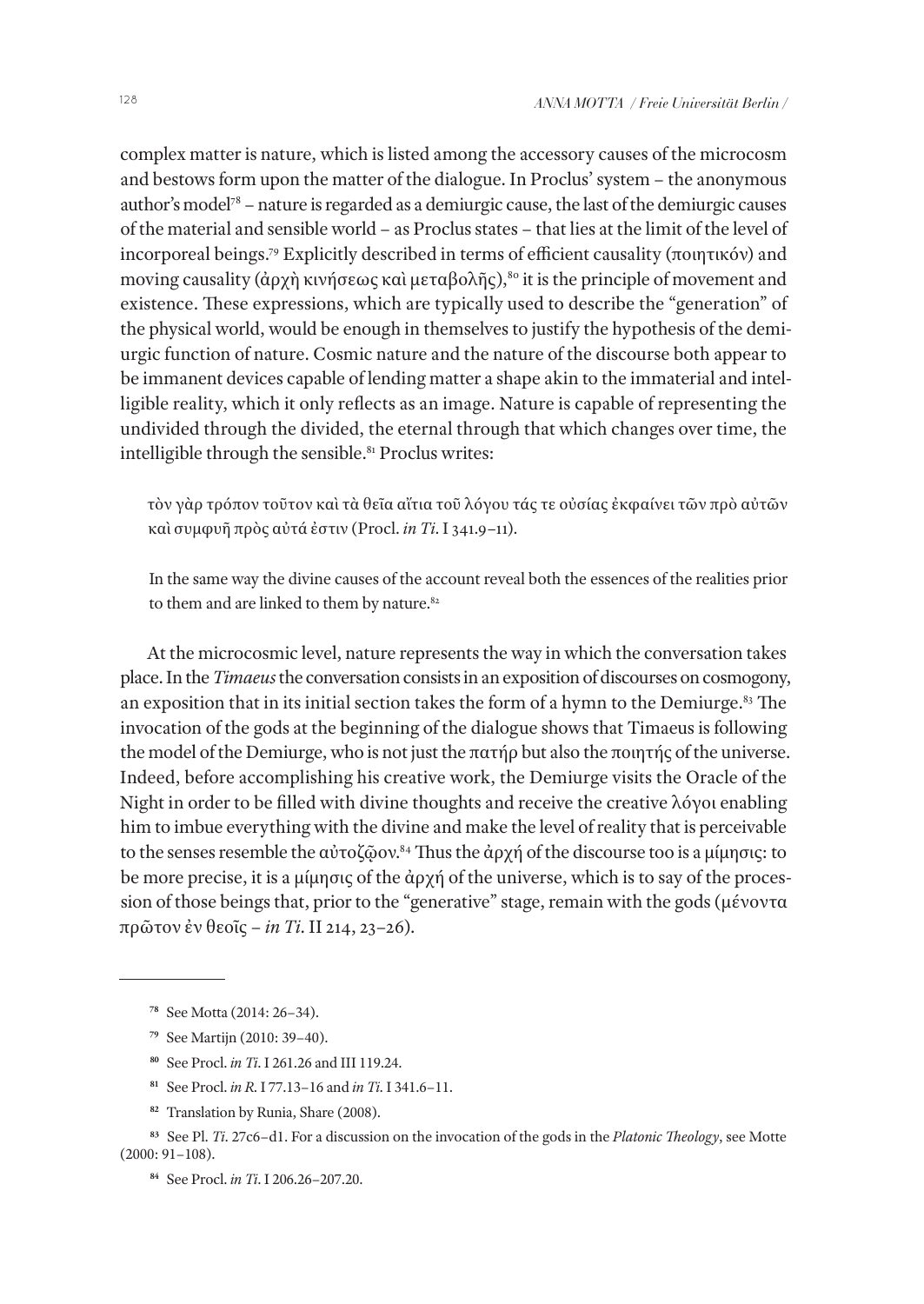### **5. Conclusions**

Putting cosmogony into words means creating a discourse, and creating a discourse is like creating the cosmos: it is always a matter of λόγους ποιεῖν. The Demiurge of the cosmos, the Demiurge Plato, and Timaeus make their own inner λόγοι visible, albeit in different ways: in the *Platonic Theology* we read that discourse engenders "images put into motion by inner visions." This is comparable to the activity of the Demiurge, who engenders in matter reflections of the very first Forms inherent *within himself* (ἐν αὑτῷ).85 Indeed, Timaeus himself is the creator of a discourse, since he lends sensible shape to his knowledge and asks to express his *thought* (Pl. *Ti*. 27d3–4: "so that […] I may give the clearest expression to my thought on the theme proposed"). Proclus apparently sets out from this request of Timaeus' in order to examine the analogy to be found between the father of the cosmos and the father of the λόγος:

τὸν μὲν πατέρα τῶν λόγων ἀνάλογον ἑστάναι προσήκει τῷ πατρὶ τῶν ἔργων· ἡ γὰρ κατὰ λόγον κοσμοποιΐα τῆς κατὰ νοῦν ἐστι κοσμοποιίας εἰκών (Procl. *in Ti*. I 9.15–17).

I shall reply that it's because the father of the words should have a position analogous to the father of the *logoi*, because this cosmic creation according to *logos* is an image of the cosmic creation according to intellect.86

Thus, the *Timaeus* emerges in Neoplatonism as a κοσμοποιΐα on multiple levels: the written structure it takes is a cosmogony, insofar as it represents a λόγος-ζῷον, and so is the verbal form in which Timaeus *informs* his listeners about the cosmogony of the macrocosm. It is possible to argue, therefore, that in the *Timaeus* Plato highlights the anagogic effect of discourse, since in this dialogue – which teaches by means of images<sup>87</sup> and must be read in the light of its iconic structure<sup>88</sup> – the widespread use of the exegetical device par excellence, i.e., analogy, defines the modes of assimilation to the divine across not just different levels but different κόσμοι. If, then, according to what has been argued so far, by metaphysics we also mean the possibility of establishing a resemblance between the various levels of reality – a resemblance based on analogy – then the Platonic λόγοι, as anagogic elements, have a place not just in Neoplatonist literary theory but also in Neoplatonist metaphysics.

**<sup>85</sup>** Procl. *Theol. Plat*. I 29, 124.26–27. On Proclus' Demiurge and the relation between the Demiurge of the *Timaeus* and the role played by the Demiurge in the *Platonic Theology*, see Dillon (2000: 339–349).

**<sup>86</sup>** Translation (slightly modified) by Tarrant (2007).

**<sup>87</sup>** See Procl. *Theol. Plat*. I 4, 19.6–12.

**<sup>88</sup>** See Procl. *in Ti*. I 1.25–26.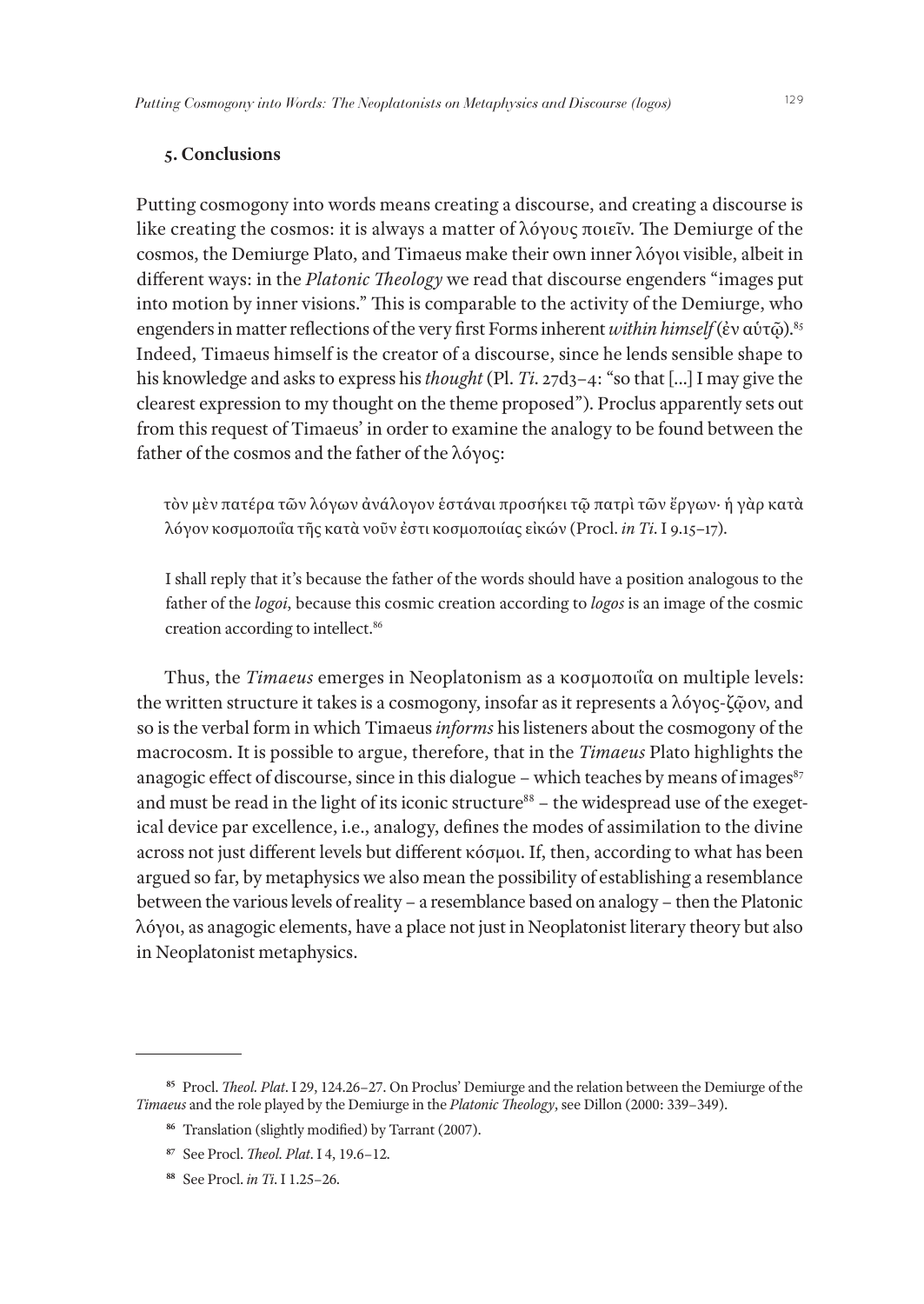#### **BIBLIOGRAPHY**

- **Barnes, J., Griffin, M.** (eds.), 1997, Philosophia Togata II. *Plato and Aristotle at Rome*, Oxford.
- **Brisson, L.,** 1982, *Platon. Les mots et les mythes*, Paris.
- **Brisson, L.**, 1987, *Le discours comme univers et l'univers comme discours*, in: M. Costantini , J. Lallot, A. Le Boulluec (éd.), *Le texte et ses représentations*, Paris, pp. 121–128.
- **Brittain, C.**, 2001, *Philo of Larissa. The Last of the Academic Sceptic*, Oxford.
- **Chantraine, P.**, 1999, *Dictionnaire étymologique de la langue grecque. Histoire des mots*, Paris.
- **Cleary, J. J.**, 2006, *Proclus as a Reader of Plato's* Timaeus, in: H. Tarrant, D. Baltzly (eds.), *Reading Plato in Antiquity*, London.
- **Cornford, F. M.**, 1956, *Plato's Cosmology*, London.
- **Coulter, J. A.**, 1976, *The Literary Microcosm. Theories of Interpretation of the Later Neoplatonists*, Leiden.
- **Dalsgaard Larsen, B.**, 1972, *Jamblique de Chalcis, exégète et philosophe*, Aarhus.
- **Dillon, J.**, 1973, *Iamblichi Chalcidensis in Platonis Dialogos Commentaria*, Leiden.
- **Dillon, J.**, 2000, *The Role of the Demiurge in the Platonic Theology*, in: A. A.-Ph. Segonds, C. Steel (eds.), *Proclus et la* Théologie platonicienne, Leuven–Paris, pp. 339–349.
- **Donini, P.**, 2010, *I fondamenti della fisica e la teoria delle cause in Plutarco*, in: M. Bonazzi (ed.), *Commentary and Tradition. Aristotelianism, Platonism, and Post-Hellenistic Philosophy,* Berlin–New York, pp. 341–357.
- **Dörrie, H.** (hrsg.), 1987, *Der Platonismus in der Antike*. Bd. 1: *Die geschichtlichen Wurzeln des Platonismus*, Stuttgart–Bad Cannstatt.
- **Dörrie, H.**, 1969, "Praepositionen und Metaphysik", *Museum Helveticum* 26, pp. 217–228.
- **Dörrie, H.**, 1974, "Zur Methodik antiker Exegese", *Zeitschrift für die Neutestamentliche Wissenschaft* 65, pp. 121–138.
- **Dörrie, H., Baltes, M.** (hrsg.), 1996, *Der Platonismus in der Antike*. Bd. 4: *Die philosophische Lehre des Platonismus. Einige grundlegende Axiome / Platonische Physik (im antiken Verständnis)* I, Stuttgart–Bad Cannstatt.
- **Ferrary, J.-H.**, 1988, *Philhellénisme et impérialisme*, Rome.
- **Gersh, S.**, 2003, *Proclus' Commentary on the* Timaeus  *Prefatory Material*, in: R. W. Sharples, A. Sheppard (eds.), *Ancient Approaches to Plato's* Timaeus, London, pp. 143–153.
- **Glucker, J.**, 1978, *Antiochus and the Late Academy*, Göttingen.
- **Hadot, I.** (ed.), 1990, *Simplicius, Commentaire sur les* Catégories *d'Aristote*, vol. 1, Leiden–New York.
- **Helmig, Ch.**, 2012, *Forms and concepts: concept formation in the Platonic tradition*, Berlin.
- **Kutash, E.**, 2011, *The Ten Gifts of the Demiurge. Proclus' Commentary on Plato's* Timaeus, London–New York.
- **Lang, H. S., Macro, A. D.** (eds.), 2001, *On the Eternity of the World.* De aeternitate Mundi. *Proclus*, Berkeley– Los Angeles–London.
- **Lernould, A.**, 2001, *Physique et théologie: lecture du* Timée *de Platon par Proclus*, Villeneuve d'Ascq.
- **Lernould, A.**, 2010, *Le « but » et le « caractère » du* Timée *dans l'*In Timaeum *de Proclus. La fonction herméneutique des κεφάλαια énumérés dans les prologues aux commentaires néoplatoniciens*, in: A. Neschke-Hentschke (hrsg.), *Argumenta in dialogos Platonis*, Teil 1: *Platoninterpretation und ihre Hermeneutik von der Antike bis zum Beginn des 19. Jahrhunderts*, Basel, pp. 149–181.
- **Mansfeld, J.**, 1994, Prolegomena. *Questions to be settled before the study of an author, or a text*, Leiden–New York–Köln.
- **Martijn, M.**, 2006, *The* eikôs mythos *in Proclus' Commentary on the* Timaeus, in: H. Tarrant, D. Baltzly (eds.), *Reading Plato in Antiquity*, London, pp. 151–167.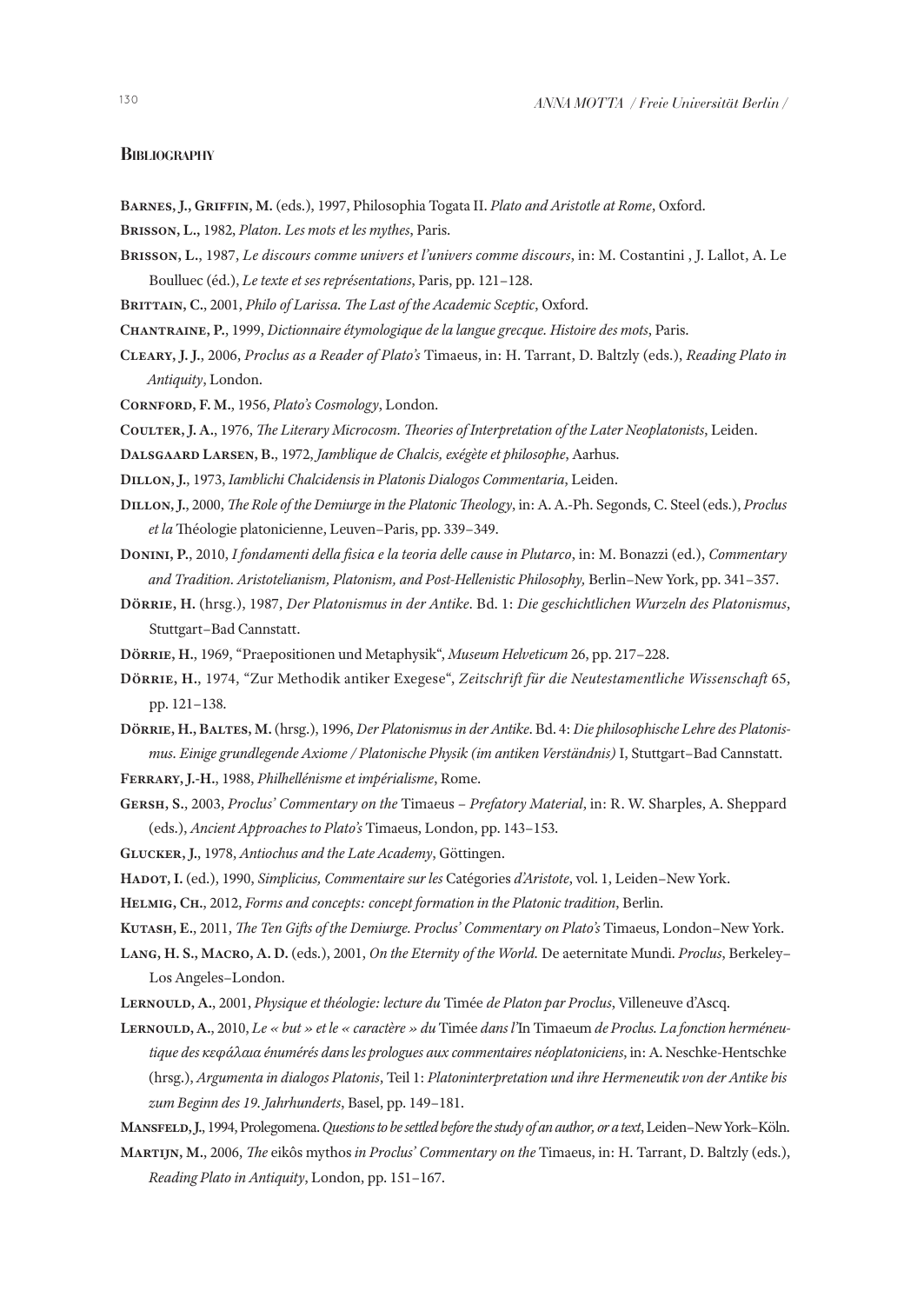- **Martijn, M.**, 2010, *Proclus on Nature. Philosophy and Its Methods in Proclus' Commentary on Plato's* Timaeus, Leiden–Boston.
- **Motta, A.** (cur.), 2014, Anonimo*. Prolegomeni alla filosofia di Platone*, Roma.
- **Motta, A.**, 2018, *λόγους ποιεῖν. L'eredità platonica e il superamento dell'aporia dei dialoghi*, Napoli.
- **Motte, A.**, 2000, *Discours théologique et prière d'invocation. Proclus héritier et interprète de Platon*, in: A.-Ph. Segonds, C. Steel (eds), *Proclus et la* Théologie platonicienne, Leuven–Paris, pp. 91–108.
- **Neschke-Hentschke, A.**, 2000, *Der platonische* Timaios *als Manifest der platonischen Demiurgie*, in: A. Neschke-Hentschke (ed./hrsg.), *Le* Timée *de Platon. Contributions à l'histoire de sa réception / Platos* Timaios. *Beiträge zu seiner Rezeptionsgeschichte*, Louvain-la-neue–Louvain–Paris, pp. ix–xxvii.
- **Plezia, M.**, 1949, *De commentariis Isagogicis*, Kraków.
- **Radke-Uhlmann, G.**, 2006, *Das Lächeln des* Parmenides. *Proklos' Interpretationen zur Platonischen Dialogform*, Berlin.
- **Reydams-Schils, G. J.** (ed.), 2003, *Plato's* Timaeus *as Cultural Icon*, Notre Dame IN.
- **Runia, D. T.**, 1997, *The Literary and Philosophical Status of* Timaeus' *Prooemium*, in: T. Calvo, L. Brisson (eds.), *Interpreting the* Timaeus / Critias, Sankt Augustin.
- **Runia, D. T., Share, M.** (eds.), 2008, *Commentary on Plato's* Timaeus, vol. II, Book 2: *Proclus on the Causes of the Cosmos and its Creation*, Cambridge.
- **Steel, C.**, 2003, *Why should we prefer Plato's* Timaeus *to Aristotle's* Physics*? Proclus' Critique of Aristotle's Causal Explanation of the Physical World*, in: R. W. Sharples, A. Sheppard (eds.), *Ancient Approaches to Plato's* Timaeus, London, pp. 175–187.
- **Tarrant, H.** (ed.), 2007, Proclus*. Commentary on Plato's* Timaeus, vol. I, Book 1: *Proclus on the Socratic State and Atlantis*, Cambridge.
- **Trouillard, J.**, 1982, *La mystagogie de Proclos*, Paris.
- **Tzamalikos, P.**, 2016, *Anaxagoras, Origen, and Neoplatonism. The Legacy of Anaxagoras to Classical and Late Antiquity*, Berlin–Boston.
- **Westerink, L. G.** (ed.), 1962, *Anonymous* Prolegomena *to Platonic Philosoph*y, Amsterdam.
- **Westerink, L. G., Trouillard, J., A.-Ph. Segonds**, 1990, Anonyme*. Prolégomènes à la philosophie de Platon*, Paris 1990.

ANNA MOTTA */ Free University of Berlin, Germany / anna.motta@fu-berlin.de*

#### **Putting Cosmogony into Words: The Neoplatonists on Metaphysics and Discourse (***logos***)**

The present paper focuses on some aspects of the Neoplatonist literarymetaphysical theory, which has clearly been expressed in the anonymous *Prolegomena* to Plato's philosophy and further confirmed in Proclus' exegesis of the *Timaeus*. Thus, this contribution, examines and compares several passages from the *Prolegomena* and from Proclus' *Commentary on the Timaeus* with a view to showing that it is legitimate to speak of a certain cosmogony of the Platonic dialogue that is analogous to that of the macrocosm. Moreover, the analogy between macrocosm and microcosm makes it possible to further investigate the